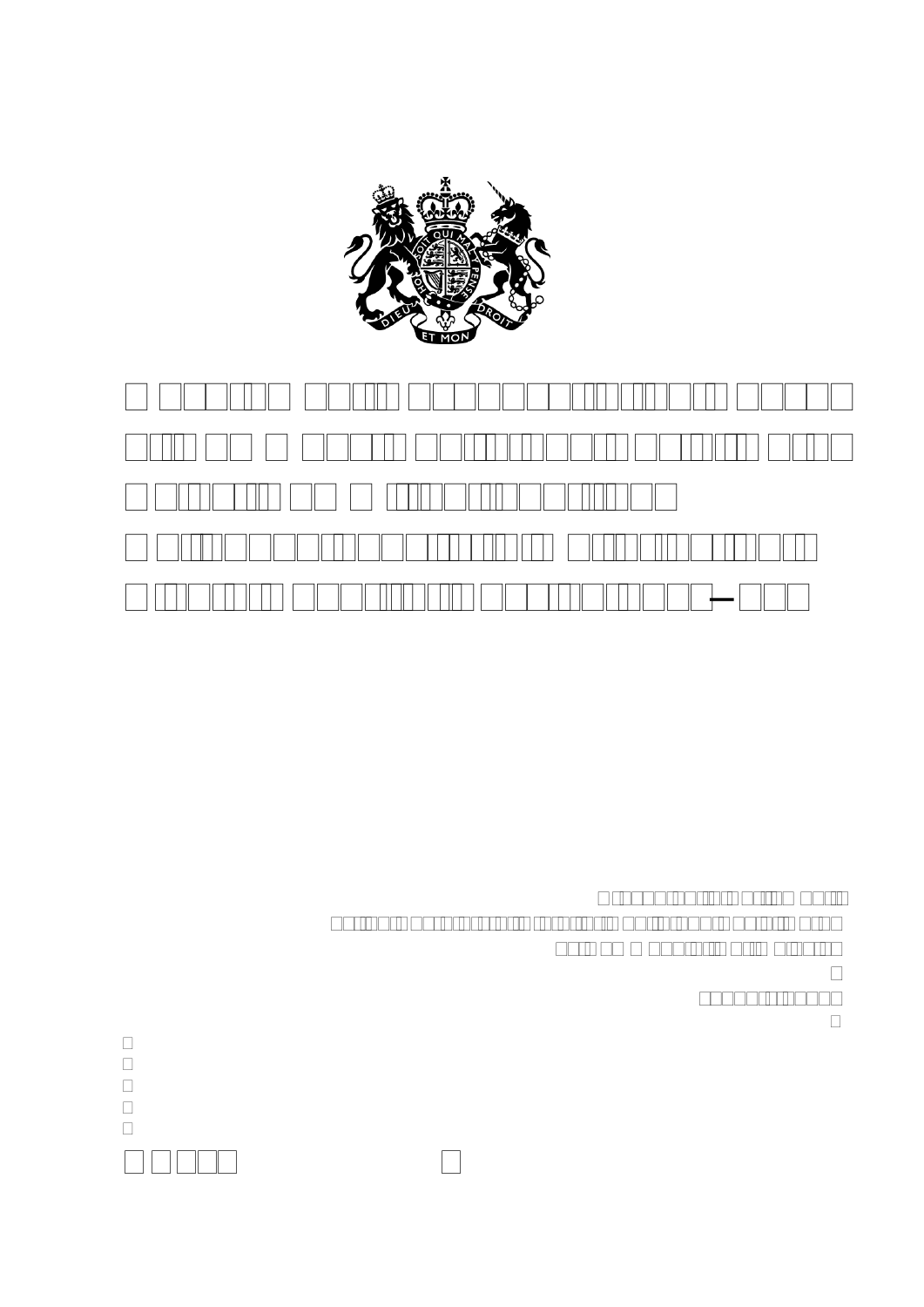

© Crown copyright 2019

This publication is licensed under the terms of the Open Government Licence v3.0 except where otherwise stated. To view this licence, visit [nationalarchives.gov.uk/doc/open-government-licence/version/3](http://www.nationalarchives.gov.uk/doc/open-government-licence/version/3)

Where we have identified any third party copyright information you will need to obtain permission from the copyright holders concerned.

This publication is available at [www.gov.uk/government/publications](http://www.gov.uk/government/publications)

Any enquiries regarding this publication should be sent to us at the Department of Health and Social Care, 39 Victoria Street, Westminster, London, SW1H 0EU.

ISBN 978-1-5286-0682-0

CCS0718017188 01/19

Printed on paper containing 75% recycled fibre content minimum

Printed in the UK by the APS Group on behalf of the Controller of Her Majesty's Stationery Office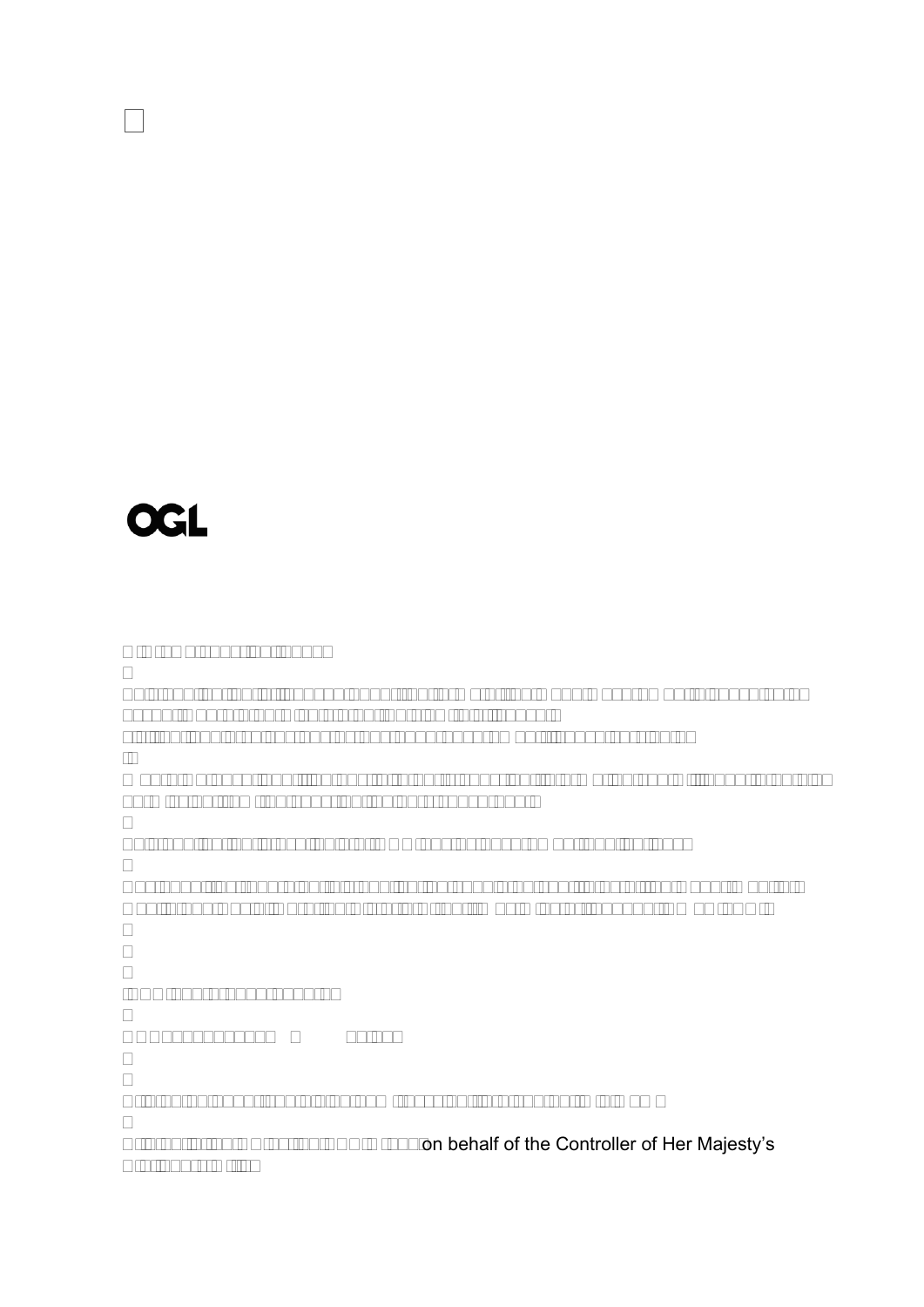# **Contents**

| Introduction                    |                                          | 4  |
|---------------------------------|------------------------------------------|----|
| Overview                        |                                          | 4  |
| Conclusions and recommendations |                                          |    |
| $\bullet$                       | A whole systems approach                 | 6  |
| $\bullet$                       | Marketing and advertising                | 9  |
| $\bullet$                       | Price promotions                         | 11 |
| $\bullet$                       | Early years and schools                  | 12 |
| $\bullet$                       | Takeaways                                | 16 |
| $\bullet$                       | <b>Fiscal measures</b>                   | 17 |
| $\bullet$                       | Labelling                                | 20 |
|                                 | Support for children living with obesity | 22 |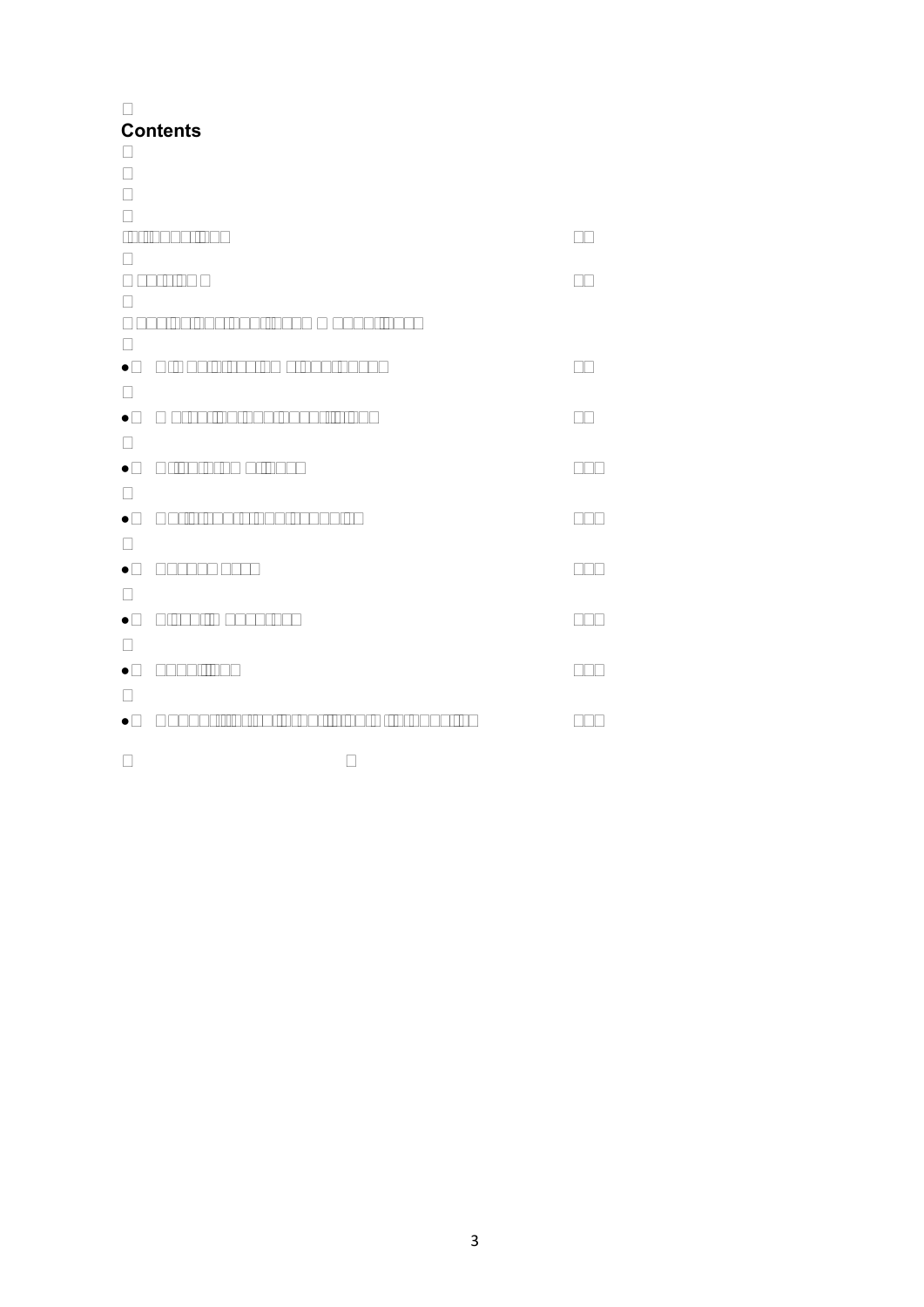#### **Introduction**

This paper sets out the Government's response to the conclusions and recommendations made in the Health and Social Care Select Committee's report *Childhood obesity: Time for action<sup>1</sup>* .

#### **Overview**

Childhood obesity remains one of the biggest health challenges this country faces. Data from the National Child Measurement Programme for 2017/18<sup>2</sup> shows that the prevalence of obesity in Reception year (aged 4-5 years) has remained similar to that seen in 2016/17 with a prevalence of 9.5%. In Year 6 the prevalence has increased since 2016/17 to 20.1% from 20.0%. These figures mean that, as in previous years, the prevalence of obesity more than doubles from Reception to Year 6.

Data also shows that the burden of childhood obesity is not being felt equally across all parts of our society, with children growing up in low income households more than twice as likely to be obese than those in higher income households. Children from Black and Minority Ethnic groups are more likely than children from white families to be overweight or obese and this gap is increasing<sup>3</sup>. We want to address these inequalities and ethnic disparities to ensure that all children, regardless of background or ethnicity, have the best start in life.

We know once weight is gained, it can be difficult to lose and obese children are much more likely to become obese adults. Obesity is a leading cause of serious diseases such as type 2 diabetes, heart disease and some cancers. These conditions incur a huge cost to the long term health and wellbeing of the individual, the NHS and the wider economy.

It is estimated that obesity-related conditions are currently costing the NHS in the UK (and therefore every UK tax payer) £6.1 billion per year<sup>4</sup>. The total costs to society of these conditions have been estimated at around £27 billion per year<sup>5</sup>, with some estimates placing this figure much higher<sup>6</sup>.

In August 2016 we laid strong foundations for our fight against childhood obesity with our world-leading *Childhood Obesity: A Plan for Action<sup>7</sup> .* Based on the best evidence and informed by expert opinion, including contributions from the Health Select

<sup>4</sup> [www.gov.uk/government/publications/health-matters-obesity-and-the-food-environment/health](http://www.gov.uk/government/publications/health-matters-obesity-and-the-food-environment/health-matters-obesity-and-the-food-environment--2)[matters-obesity-and-the-food-environment--2](http://www.gov.uk/government/publications/health-matters-obesity-and-the-food-environment/health-matters-obesity-and-the-food-environment--2)

 $\ddot{\phantom{a}}$ <sup>1</sup> <https://publications.parliament.uk/pa/cm201719/cmselect/cmhealth/882/882.pdf>

<sup>2</sup> [https://digital.nhs.uk/data-and-information/publications/statistical/national-child-measurement](https://digital.nhs.uk/data-and-information/publications/statistical/national-child-measurement-programme/2017-18-school-year)[programme/2017-18-school-year](https://digital.nhs.uk/data-and-information/publications/statistical/national-child-measurement-programme/2017-18-school-year)

<sup>3</sup> Public Health England analysis of the National Child Measurement Programme 2015/16

 $\frac{5}{3}$  [www.gov.uk/government/publications/reducing-obesity-modelling-future-trends](http://www.gov.uk/government/publications/reducing-obesity-modelling-future-trends)

<sup>6</sup>[www.mckinsey.com/~/media/McKinsey/Business%20Functions/Economic%20Studies%20TEMP/Our](http://www.mckinsey.com/~/media/McKinsey/Business%20Functions/Economic%20Studies%20TEMP/Our%20Insights/How%20the%20world%20could%20better%20fight%20obesity/MGI_Overcoming_obesity_Full_report.ashx) [%20Insights/How%20the%20world%20could%20better%20fight%20obesity/MGI\\_Overcoming\\_obesity](http://www.mckinsey.com/~/media/McKinsey/Business%20Functions/Economic%20Studies%20TEMP/Our%20Insights/How%20the%20world%20could%20better%20fight%20obesity/MGI_Overcoming_obesity_Full_report.ashx) Full\_report.ashx

<sup>7</sup> [www.gov.uk/government/publications/childhood-obesity-a-plan-for-action](http://www.gov.uk/government/publications/childhood-obesity-a-plan-for-action)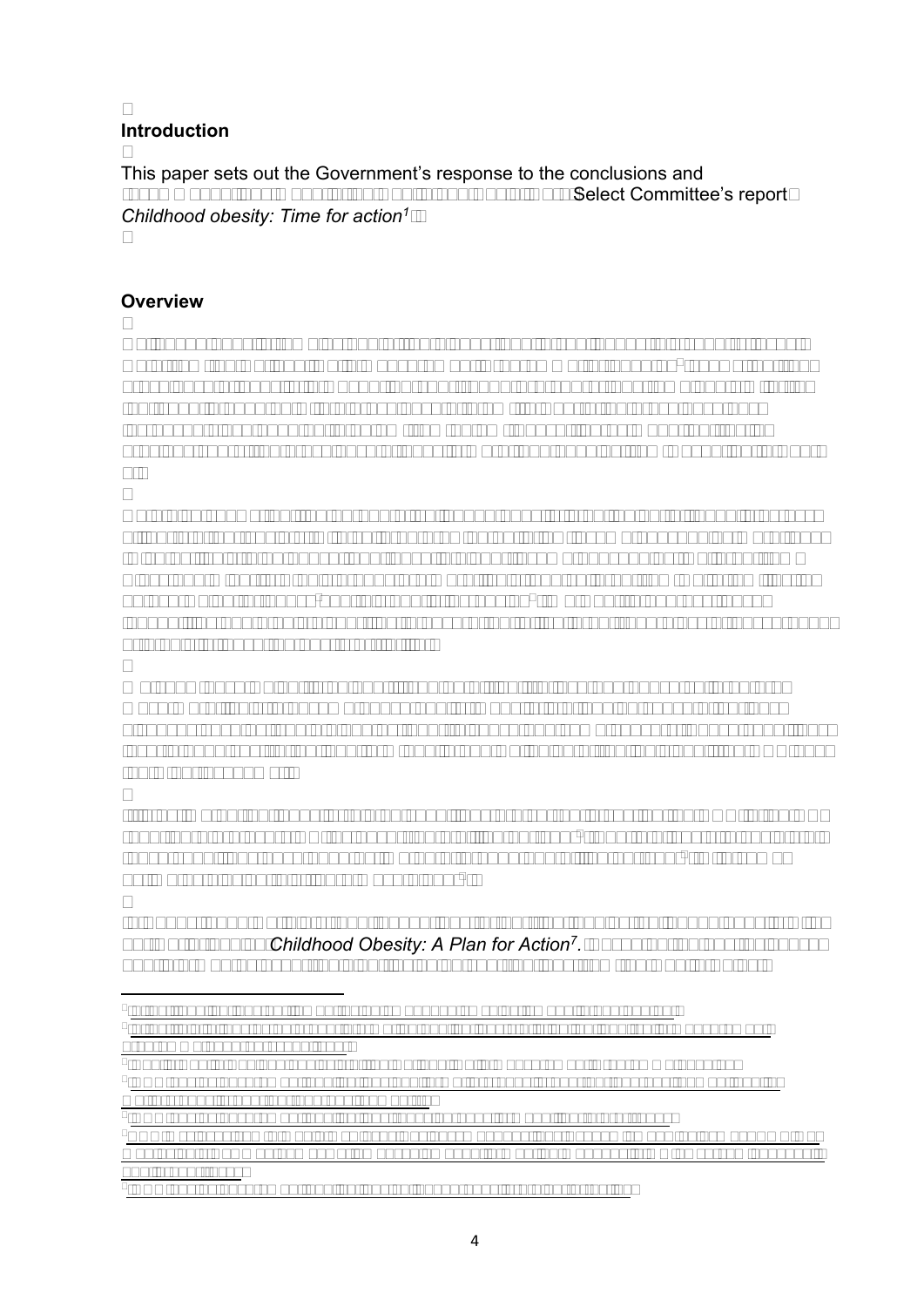Committee $<sup>8</sup>$ , the plan identified the central issue that must be tackled if we are to</sup> reduce obesity: the food and drink children consume needs to be healthier and, for many children, less calorific.

We were clear that our 2016 plan represented the start of a conversation, rather than the final word. In the two years since its publication we have seen some important successes, particularly in reformulation of the products our children eat and drink most. However, we have always been clear that we would consider where further action was needed if sufficient progress was not being delivered. The continuing magnitude of the challenge on childhood obesity means it is time to build on the plan both to cement the action already taken, and to expand our focus into other areas.

We published chapter 2 of our plan on 25 June 2018<sup>9</sup>. As with the initial plan, the policies were informed by the latest research and emerging evidence, including from debates in Parliament and various reports from key stakeholders including the Health and Social Care Select Committee. We have also captured early analysis from the National Institute for Health Research Obesity Policy Research Unit, which was established as part of our initial plan through £5 million investment over five years.

Our ambition is a bold but simple one. We will halve childhood obesity by 2030 and significantly reduce the gap in obesity between children from the most and least deprived areas by 2030. We have reiterated this ambition in our vision document *Prevention is better than cure* published in November 2018<sup>10</sup> and the NHS Long Term *Plan*<sup>11</sup> published in January 2019. We all have a lot to gain by beating obesity and it is vital for us all to work together to achieve this, particularly to support parents, especially in the most deprived families and areas, to help their children have the best start in life. We believe that the evidence-based actions we propose will do this by encouraging healthier choices and making these more readily available and identifiable to parents.

We are confident that these measures, in addition to the ones we already have in place from 2016, represent strong world-leading action on reducing childhood obesity levels. However, we remain committed to reviewing what more can be done and will continue to monitor progress and emerging evidence carefully. We will continue to invite and listen to views on what actions are needed and why. Research by the Obesity Policy Research Unit, which includes looking at marketing (including advertising and promotions), tackling inequalities in childhood obesity, prevention of obesity in early life and evaluation of the plan, will feed into this. Where progress is not being delivered we will consider what further action can be taken to help us aspire to what no other country in the world has yet achieved: success in tackling childhood obesity.

Whilst the majority of actions in both chapters of our childhood obesity plan will relate to England only, we will continue to work with the devolved administrations to deliver the best outcome for all.

 $\overline{a}$ 

<sup>8</sup> [www.publications.parliament.uk/pa/cm201516/cmselect/cmhealth/465/465.pdf](http://www.publications.parliament.uk/pa/cm201516/cmselect/cmhealth/465/465.pdf)

<sup>9</sup> [www.gov.uk/government/publications/childhood-obesity-a-plan-for-action-chapter-2](http://www.gov.uk/government/publications/childhood-obesity-a-plan-for-action-chapter-2)

<sup>10</sup>[https://assets.publishing.service.gov.uk/government/uploads/system/uploads/attachment\\_data/file/75](https://assets.publishing.service.gov.uk/government/uploads/system/uploads/attachment_data/file/753688/Prevention_is_better_than_cure_5-11.pdf) [3688/Prevention\\_is\\_better\\_than\\_cure\\_5-11.pdf](https://assets.publishing.service.gov.uk/government/uploads/system/uploads/attachment_data/file/753688/Prevention_is_better_than_cure_5-11.pdf)

<sup>11</sup> <https://www.longtermplan.nhs.uk/wp-content/uploads/2019/01/nhs-long-term-plan.pdf>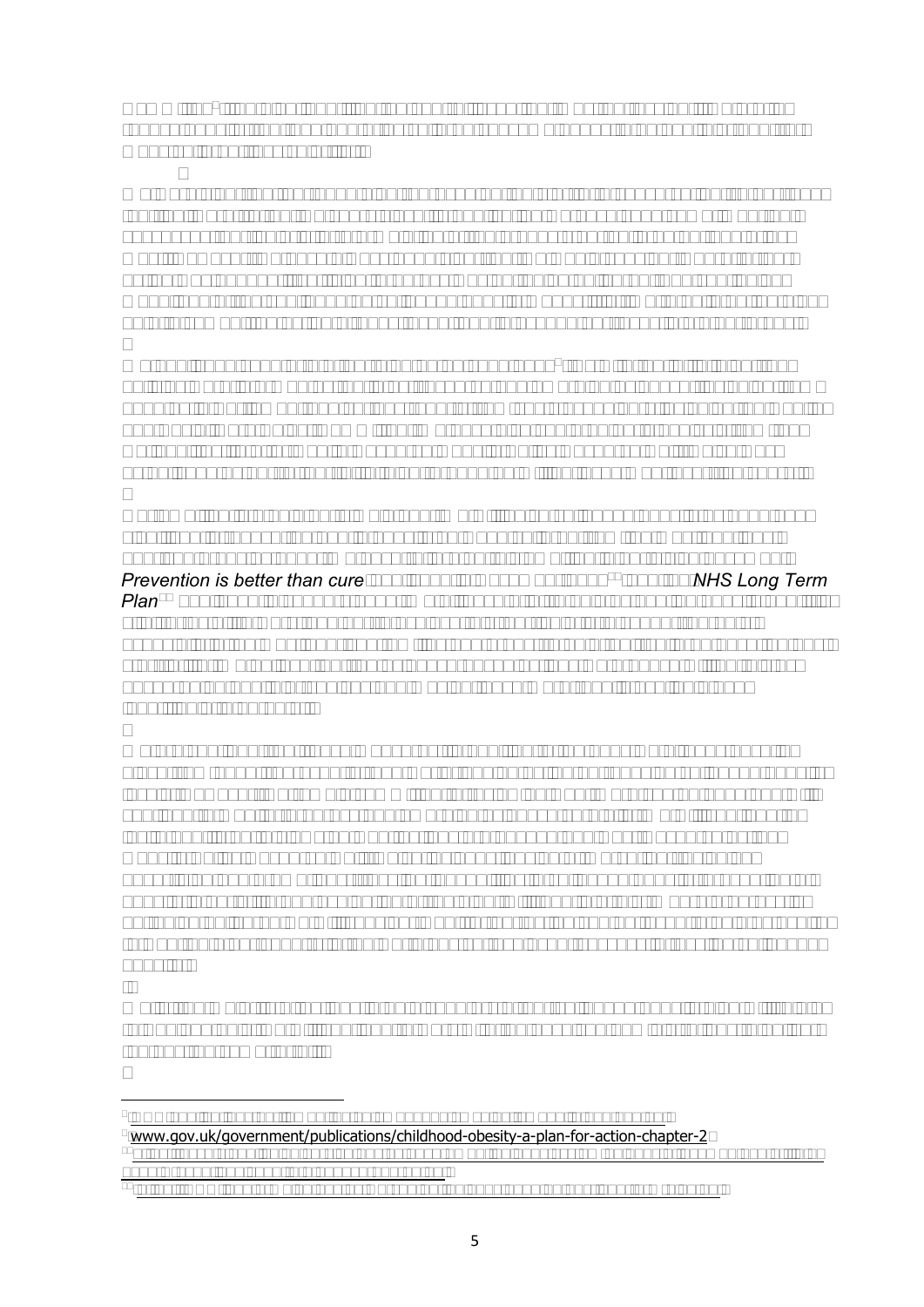We welcome the ongoing work of the Health and Social Care Select Committee in this area and the report of its Inquiry on childhood obesity which makes a valuable contribution to this process.

# **Conclusions and recommendations**

#### **A whole systems approach**

- 1. The implementation of an effective childhood obesity plan demands a joinedup, 'whole systems', collaborative approach driven by effective leadership and ambitious targets. (Paragraph 16)
- 2. Local leadership will be essential in identifying areas of greatest need and in drawing up action plans which can start by drawing on existing good practice and focus on joining up existing services by identifying community, school, local government and neighbourhood-led projects that already exist, and 'filling in the gaps' where service provision is lacking. (Paragraph 17)
- 3. Alongside this, there needs to be a concerted effort at both national and local level to change the narrative around childhood obesity, to make it clear that reducing the personal cost and inequality is everyone's business. (Paragraph 18)
- 4. The next round of the Government's childhood obesity plan must include a dedicated discussion of the role and responsibility that local government has in reducing childhood obesity, and the specific ways in which the Government intends to support local government to achieve that aim. We heard that many local authorities feel that their influence can only go so far. National Government must give them the levers they need to be able to tackle the obesogenic environment and to provide an effective range of support services. We therefore urge national Government to listen to local authorities and give them greater powers to reduce health inequality at local level. (Paragraph 21)
- 5. The revised government Childhood Obesity Plan should be championed by the Prime Minister. A cross-department Cabinet-level committee should be set up which reviews and evaluates the implementation and effectiveness of the plan, with mandatory reporting across all departments on the implementation of the childhood obesity plan every six months. Tackling childhood obesity effectively will take time, and political leadership will be needed to bring decision-makers together with a shared mandate to create and sustain healthy food and activity environments for children. (Paragraph 25)
- 6. Whilst leadership at national level is important, it should also be reflected and driven at local level. We urge local authorities to identify named individuals to do so. (Paragraph 26)
- 7. The Government must ensure that future trade deals do not negatively impact on childhood obesity by worsening the obesogenic environment. (Paragraph 27)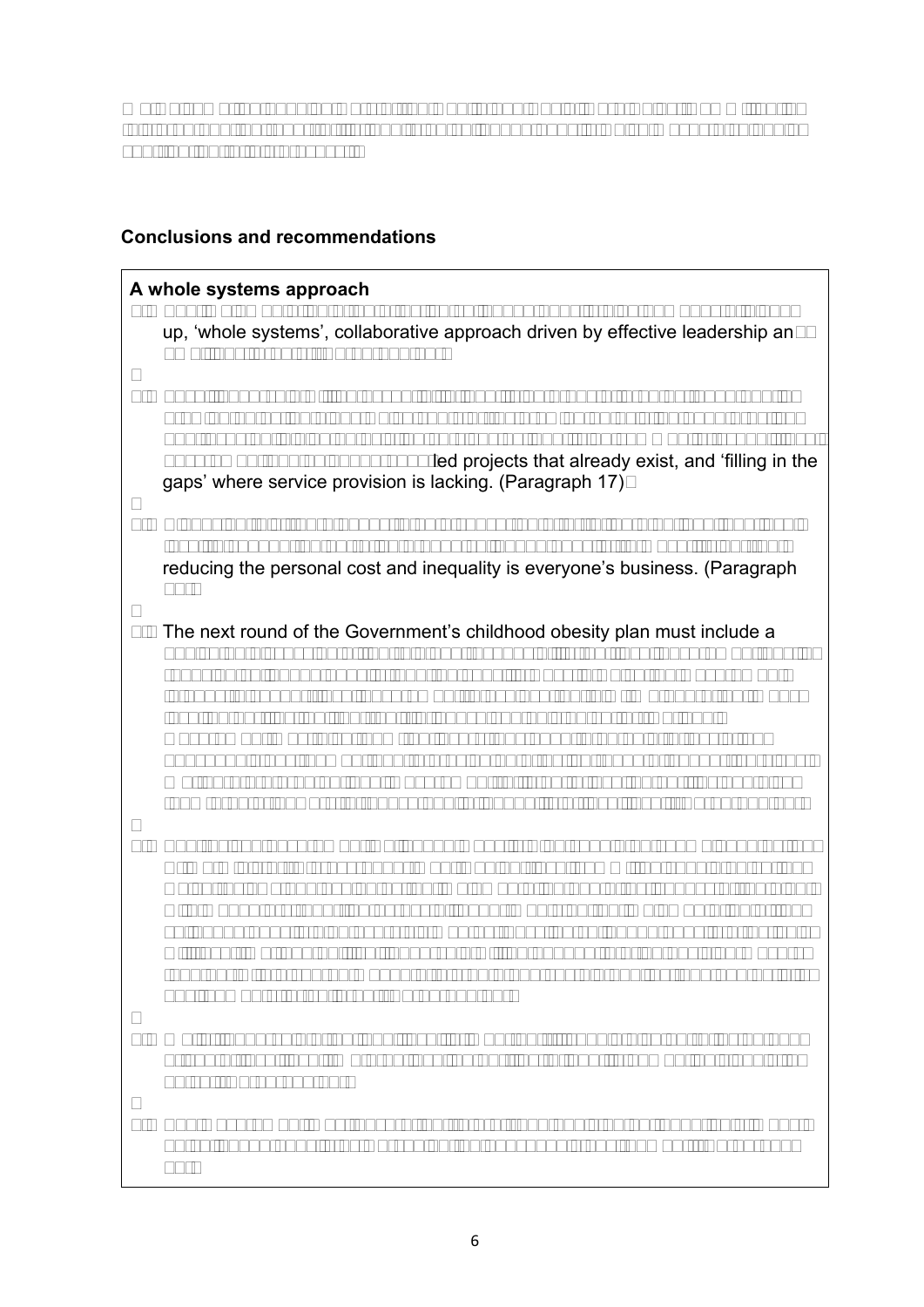8. We fully endorse the conclusion of our predecessor Committee in its 2017 report–Childhood Obesity: Follow Up - that "Vague statements about looking 'to further levers' if the current plan does not work are not adequate to the seriousness and urgency of this major public health challenge." We repeat its call for the Government to set clear goals for reducing overall levels of childhood obesity, as well as goals for reducing the unacceptable and widening levels of inequality. (Paragraph 30)

The Government welcomes the Health and Social Care Select Committee's report on childhood obesity which makes a valuable contribution to ongoing policy development in this area and demonstrates the complex nature of obesity.

We agree with the Committee's conclusion that an effective childhood obesity plan demands a joined-up, whole systems approach. Government Departments work very closely on tackling childhood obesity and this work has been overseen by the Prime Minister. For example, HM Treasury lead on the soft drinks industry levy, the Department for Education lead on the sports premium funding and school food, the Department for Digital, Culture, Media and Sport lead on the Nutrient Profiling Model, the Ministry for Housing, Communities and Local Government lead on planning, and the Department for the Environment, Food and Rural Affairs lead on the Government Buying Standards for Food and Catering Services. Officials from across Government meet regularly to drive progress. In addition, Ministers meet at the Healthy Living Inter-Ministerial Group and Schools Sports Board to ensure a co-ordinated approach.

As with our initial plan, this latest chapter has been developed across Government and focuses on policies that are likely to have the biggest impact on preventing childhood obesity based on the available evidence.

This plan sets a national ambition to halve childhood obesity and significantly reduce the gap in obesity between children from the most and least deprived areas by 2030. We want to reverse the emergence of type 2 diabetes amongst children. Achieving this is not going to be easy and Government alone will not be able to deliver this. It will require us all to get behind this ambition to play our part in making healthier decisions, providing healthier options and creating healthier environments.

We understand there is real ambition among local authorities to tackle childhood obesity but there are very real obstacles. Whilst there are a number of pioneering local authorities taking bold action, many are not, with existing powers not being fully realised and disparities in action across different areas.

To help address these challenges, we have developed a trailblazer programme to work with local authorities to test the limits of existing powers and demonstrate "what works" in different communities.

As announced on the 26 September 2018<sup>12</sup>, we will work with the Local Government Association to support a small number of local authorities to take innovative action to tackle childhood obesity. We will build on the learning and good practice of pioneering

 $\overline{a}$ <sup>12</sup> [www.gov.uk/government/news/local-authorities-supported-to-innovate-against-childhood-obesity](http://www.gov.uk/government/news/local-authorities-supported-to-innovate-against-childhood-obesity)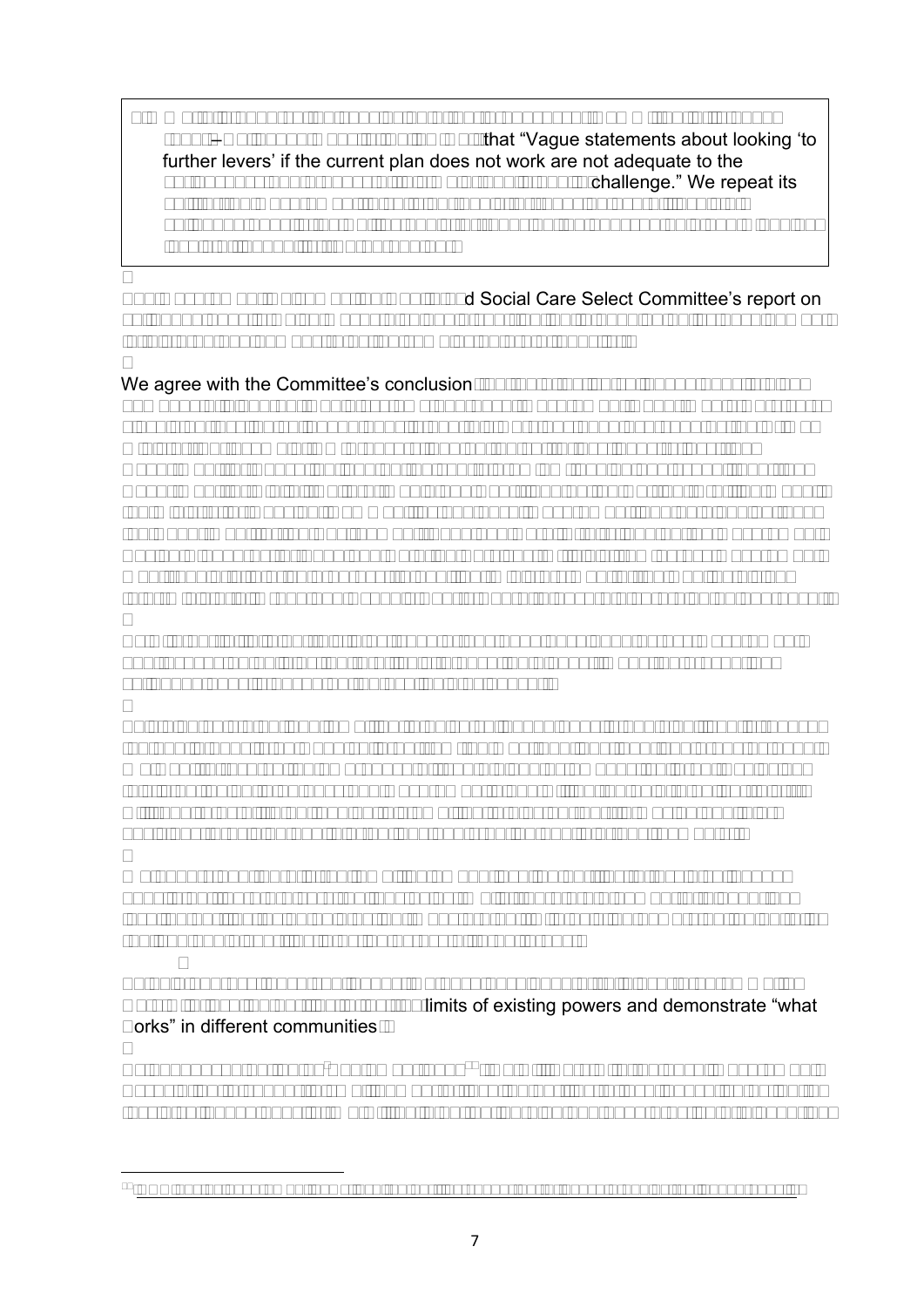local authorities and programmes and international examples, such as Amsterdam<sup>13</sup>. The programme will focus on the inequalities and ethnic disparities and will share learning and best practice through regular events and activities to support all local authorities to take action. We aim to significantly increase the proportion of local authorities actively using policies to combat childhood obesity over the next five years.

Between 25 October and 30 November 2018, the programme opened to all local authorities to set out their high-level proposals. Up to twelve local authorities will enter the discovery phase to develop their proposals with expert support and a small amount of funding. Up to five local authorities will then be selected to become trailblazer authorities and will deliver their plans over three years from spring 2019 with a range of support including £100,000. A proportion of this funding will enable access to Delivery Support Partners who will provide public health expertise and hands on support.

The trailblazer programme aims to gain a deep understanding of the obstacles local authorities face in practice and is committed to helping overcome them and find solutions. Key policy teams across Government are committed to support the programme and will consider the implications for future policy in line with the latest evidence. This could mean introducing national policies to relieve local burden, or introducing new local powers.

We recognise local leadership is key to effective local action. Through the trailblazer programme, we will encourage local elected members and chief executives to demonstrate commitment, take leadership on the issue, engage the local community and support key actors to take ambitious action.

This will build on the learning of Public Health England's (PHE) whole systems obesity programme, due to report in 2019, which has developed and tested 'how to' guidance for councils to make the case for, and deliver, a local place-based whole system approach to tackling obesity.

PHE and other national partners have published documents that share local practice<sup>14</sup>, and in October launched *Promoting healthy weight in children, young people and families*<sup>15</sup> , a series of briefing notes for all the functions and roles in a local authority explaining the rationale and opportunities for action.

The Government's 25 Year Environment Plan promotes a sustainable natural environment as a pathway to good health and wellbeing. In 2019 we will define a set of standards to demonstrate what "good" green infrastructure looks like<sup>16</sup>.

 $\overline{a}$ 

<sup>&</sup>lt;sup>13</sup> [www.amsterdam.nl/bestuur-organisatie/organisatie/sociaal/onderwijs-jeugd-zorg/zo-blijven](http://www.amsterdam.nl/bestuur-organisatie/organisatie/sociaal/onderwijs-jeugd-zorg/zo-blijven-wij/amsterdam-healthy/)[wij/amsterdam-healthy/](http://www.amsterdam.nl/bestuur-organisatie/organisatie/sociaal/onderwijs-jeugd-zorg/zo-blijven-wij/amsterdam-healthy/)

[www.local.gov.uk/making-obesity-everybodys-business-whole-systems-approach-obesity](http://www.local.gov.uk/making-obesity-everybodys-business-whole-systems-approach-obesity) <sup>15</sup>[https://assets.publishing.service.gov.uk/government/uploads/system/uploads/attachment\\_data/file/75](https://assets.publishing.service.gov.uk/government/uploads/system/uploads/attachment_data/file/750679/promoting_healthy_weight_in_children_young_people_and_families_resource.pdf) [0679/promoting\\_healthy\\_weight\\_in\\_children\\_young\\_people\\_and\\_families\\_resource.pdf](https://assets.publishing.service.gov.uk/government/uploads/system/uploads/attachment_data/file/750679/promoting_healthy_weight_in_children_young_people_and_families_resource.pdf)

<sup>16</sup> [www.gov.uk/government/publications/25-year-environment-plan](http://www.gov.uk/government/publications/25-year-environment-plan)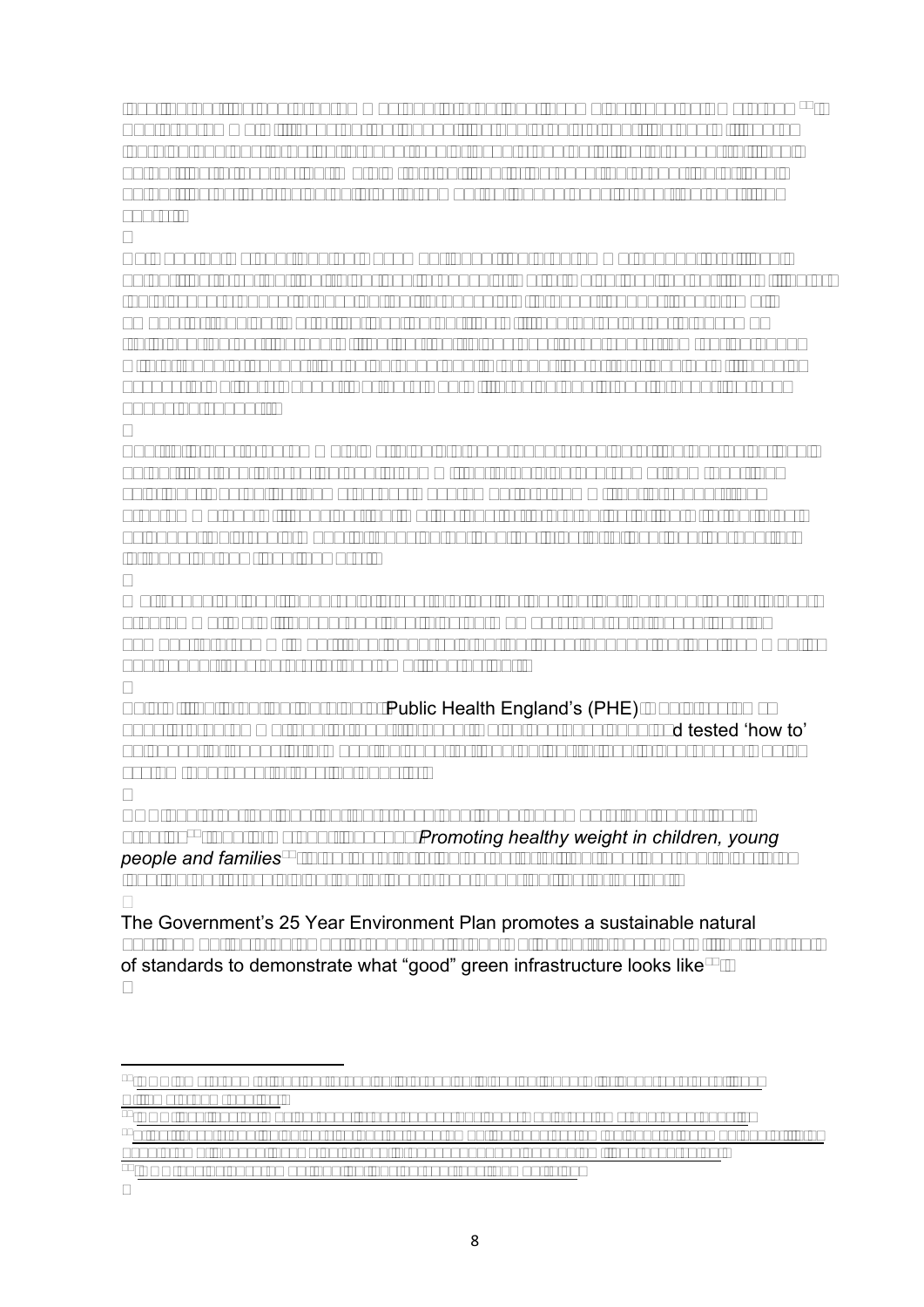As Government we are committed to playing our part and recognise that this will require sustained collaboration across the political divide, across society and across public and private sector organisations.

The Government is negotiating our exit from the European Union (EU), and our new relationship with the EU, which aims for the freest possible trade in goods and services between the United Kingdom (UK) and the EU. We will maintain momentum in tackling childhood obesity as we exit the EU. It is crucial to uphold high standards on food quality in the UK and to support our domestic public health priorities. We will ensure that these goals are being considered in future trade deals.

# **Marketing and advertising**

- 9. We fully endorse the calls for a 9pm watershed on high fat, sugar and salt (HFSS) food and drink advertising, and expect to see this measure included in the next round of the Government's childhood obesity plan. Failure to implement this restriction would leave a worrying gap and call into question the commitment to serious action to tackle one of the key drivers of demand for high fat, sugar and salt food and drink. (Paragraph 41)
- 10. The next round of the Government's childhood obesity plan should include a ban on brand generated characters or licensed TV and film characters from being used to promote high fat, sugar and salt products. The plan should also include a commitment to end sponsorship by brands overwhelmingly associated with high fat, sugar and salt products of sports clubs, venues, youth leagues and tournaments. (Paragraph 43)
- 11. We heard consistent evidence that current regulations around non-broadcast media marketing to children are ineffectual, and fail adequately to appreciate the dynamics of children's non-broadcast media consumption. We urge the Government in its next childhood obesity plan to tighten regulations around non-broadcast media to bring them in line with broadcast media restrictions, and to ensure that sites such as Facebook and YouTube amongst others are taking responsibility for helping to reduce exposure of children to inappropriate advertising and marketing, including advergames. The regulator should play a pro-active role in investigating breaches and taking enforcement action. (Paragraph 46)
- 12. Furthermore, just as for broadcast media, the next round of the Government's childhood obesity plan must include a ban on brand generated cartoon characters or licensed TV and film characters from being used to promote high fat, sugar and salt products in non-broadcast media. (Paragraph 47)

Tackling obesity requires us to look at all the factors that influence our food choices. Every day we are presented with constant encouragement and opportunity to eat the least healthy foods. We face numerous decisions about the food we and our children eat created by the advertisements our children see on TV and online; the range of foods sold in our local shops or delivered straight to our doors; and the food that is promoted in-store and online. All of this is intended to influence the decisions children make about food and drink they purchase and decisions we make about food we buy for ourselves, families and children,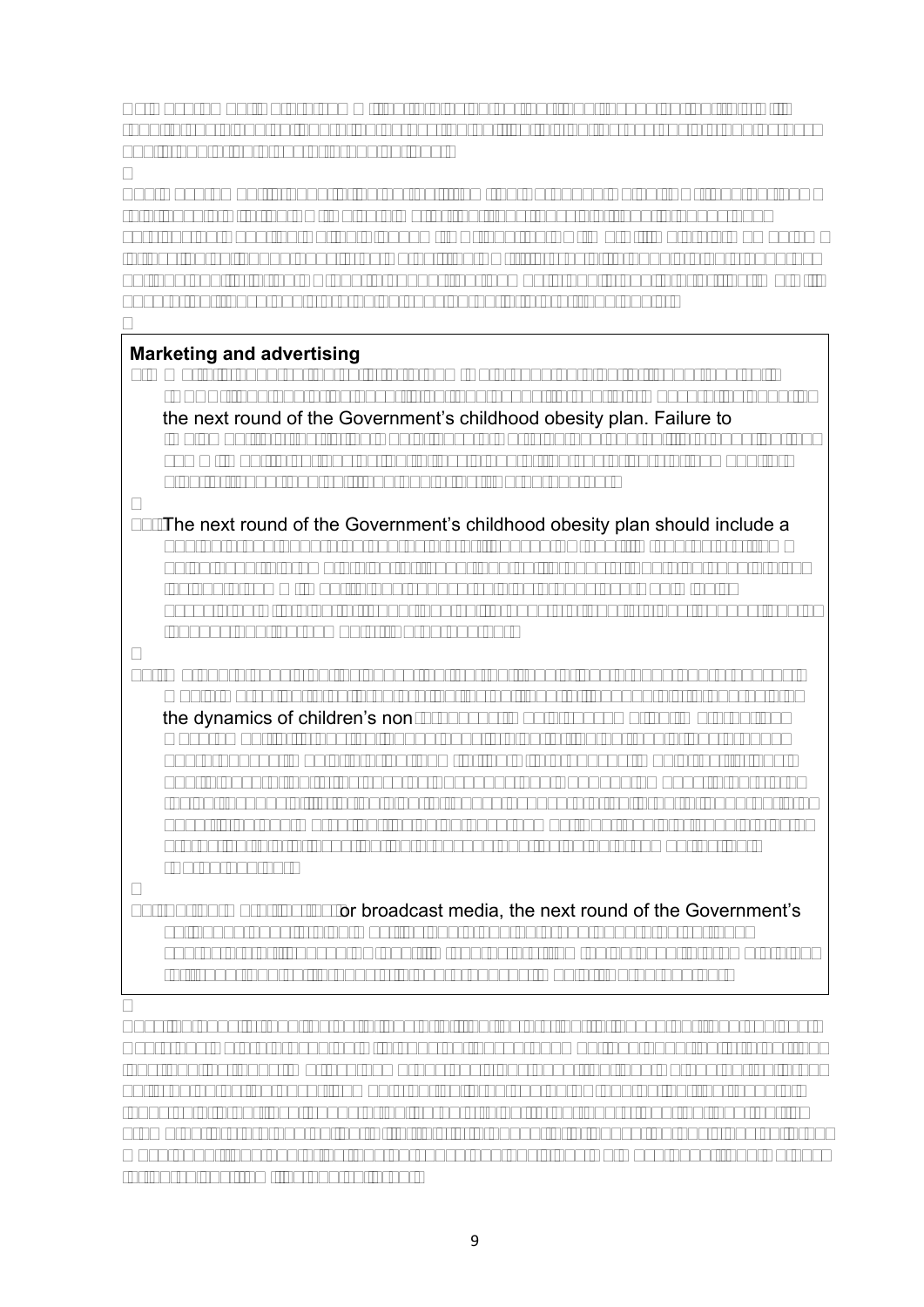In our 2016 plan we committed to updating current marketing restrictions to ensure they reflect the latest dietary advice. This work is underway and PHE recently consulted on updating the Nutrient Profiling Model, the tool used to define what products can and cannot be shown during children's programming. A summary of responses was published in September 2018<sup>17</sup>. A revised version of the Nutrient Profiling Model is expected to be published in 2019. However, despite having strict restrictions around children's broadcast programming, we know their impact will be limited if they do not reflect children's exposure to high fat, salt and sugar (HFSS) food and drink across all the media platforms they engage in.

In the second chapter of our plan we have committed to consult on introducing a 9pm watershed on TV advertising of HFSS products and similar protection for children viewing adverts online, with the aim of limiting children's exposure to HFSS advertising and driving further reformulation. We will explore options to ensure that any restrictions are proportionate, help to incentivise reformulation in line with the aims of the sugar and calorie reduction programmes, and consider a focus on those products that children consume and most contribute to the problem of childhood obesity.

There are no current plans to place a ban on using brand equity and licensed characters, cartoon characters and celebrities to promote HFSS products. The use of licensed characters and celebrities popular with children to promote HFSS products are already subject to restriction as part of the Broadcast Committee of Advertising Practice and Committee of Advertising Practice (CAP) Codes. Here advertisers must show a due sense of responsibility and are not allowed to use these marketing techniques when directly targeting HFSS product advertisements at pre-school or primary school children. The Obesity Policy Research Unit will continue to review the evidence base of the effect of marketing and advertising on children, including in these areas.

With regard to the sponsorship of sports bodies by HFSS brands, as we said in our response to the previous Committee's Inquiry *Childhood obesity: follow-up<sup>18</sup>* in January 2018<sup>19</sup>, the Department for Digital, Culture, Media and Sport, working with Department of Health and Social Care, PHE, the Sport and Recreation Alliance and sports organisations developed a set of principles for sports bodies to consider when entering into relationships that relate to HFSS products. These principles were set out in Sport England's wider guidance to sports bodies on commercial sponsorship in May 2017. This included ensuring monies received are reinvested into developing and promoting sport and providing information to consumers on the content of food and drink available at sporting events.

Currently online advertising is regulated independently by the Advertising Standards Authority (ASA). We welcome the ASA's 2017 changes to the CAP Code, which

 $\overline{a}$ 

<sup>&</sup>lt;sup>17</sup>[https://assets.publishing.service.gov.uk/government/uploads/system/uploads/attachment\\_data/file/75](https://assets.publishing.service.gov.uk/government/uploads/system/uploads/attachment_data/file/750782/consultation_on_the_UK_nutrient_profiling_model_2018_review_summary_of_consultation_responses.pdf) [0782/consultation\\_on\\_the\\_UK\\_nutrient\\_profiling\\_model\\_2018\\_review\\_summary\\_of\\_consultation\\_resp](https://assets.publishing.service.gov.uk/government/uploads/system/uploads/attachment_data/file/750782/consultation_on_the_UK_nutrient_profiling_model_2018_review_summary_of_consultation_responses.pdf) [onses.pdf](https://assets.publishing.service.gov.uk/government/uploads/system/uploads/attachment_data/file/750782/consultation_on_the_UK_nutrient_profiling_model_2018_review_summary_of_consultation_responses.pdf)

<sup>&</sup>lt;sup>18</sup> [www.publications.parliament.uk/pa/cm201617/cmselect/cmhealth/928/928.pdf](http://www.publications.parliament.uk/pa/cm201617/cmselect/cmhealth/928/928.pdf)

<sup>&</sup>lt;sup>19</sup>[https://assets.publishing.service.gov.uk/government/uploads/system/uploads/attachment\\_data/file/67](https://assets.publishing.service.gov.uk/government/uploads/system/uploads/attachment_data/file/673314/HSC_gov_response_-_Childhood_obesity-follow_up.pdf) 3314/HSC\_qov\_response - Childhood\_obesity-follow\_up.pdf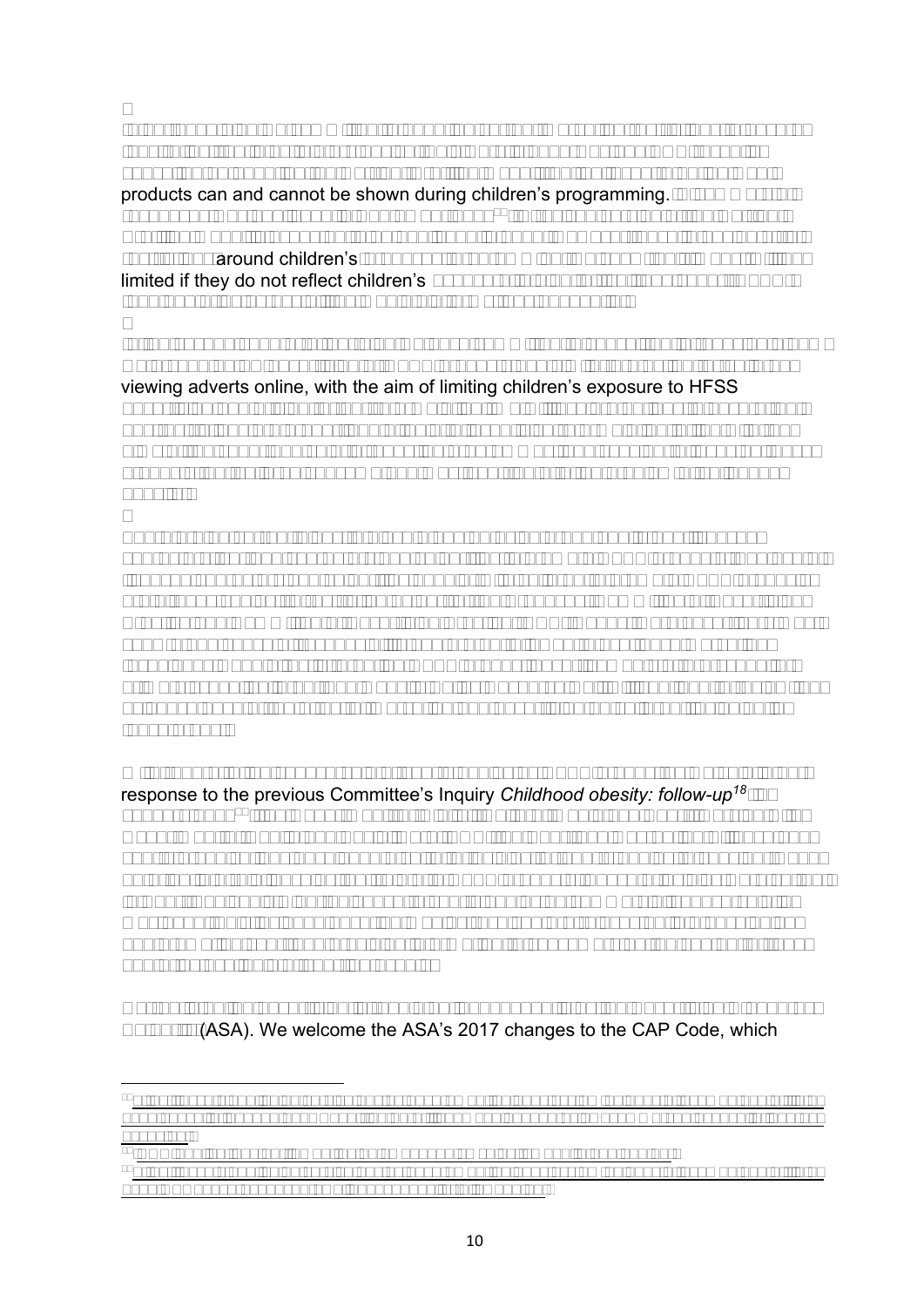brought rules on online advertising of HFSS products in line with those for broadcast advertising.

We will consider whether the current arrangements continue to be the right approach for protecting children from the advertising of less healthy food and drinks, or whether legislation is necessary.

# **Price promotions**

- 13. We endorse the findings of our predecessor Committee in calling for Government to regulate to restrict discounting and price promotions on high fat, sugar and salt food and drinks, and particularly those that drive increased consumption, such as multi- buy discounts and 'extra free' promotions. Regulation 'levels the playing field' so that those who are doing the right thing are not disadvantaged. (Paragraph 53)
- 14. We endorse the case made by our predecessor Committee, and by Public Health England, for removing confectionery and other unhealthy snacks from the ends of aisles and checkouts. We heard evidence that public opinion is in favour of Government action on product placement, and from retailers that they want a 'level playing field' on regulation. We also call on retailers to end the promotion of high calorie discounted products as impulse buys at the point of sales, particularly in the non-food retail environment. We understand that this cannot be achieved by voluntary action due to the fierce competition in the retail environment, and therefore we recommend that Government commit to regulation. (Paragraph 59)

Where food and drink is placed in shops and how it is promoted can influence the way we shop. It is more common for HFSS products to be placed in the most prominent places in store as well as sold on promotion, for example with 'buy one get one free' offers. Whilst some retailers have taken the first steps to redressing this by removing confectionary from checkouts or restricting price promotions, we believe that wherever parents and their children shop, they shouldn't be bombarded with HFSS products.

In line with the Committee's recommendation and to create a level playing field we are consulting on banning price promotions of HFSS products that specifically encourage overconsumption, such as buy one get one free and multi-buy offers or unlimited refills in the retail and out of home sector through legislation. We are also consulting on banning the placement of HFSS products at key selling locations such as checkout areas, store entrances and end of aisle in the retail and out of home sector through legislation. We will seek to extend a similar approach to online shopping and the out of home sector ahead of checkout.

The consultation on *Restricting promotions of food and drink that is high in fat, sugar and salt*<sup>20</sup> launched on 12 January and runs until 6 April. It considers the best way to implement these policies and potential exclusions for small businesses, shops with limited space, and specialist retailers. We are also considering how the restrictions on

 $\ddot{\phantom{a}}$ <sup>20</sup> [https://www.gov.uk/government/consultations/restricting-promotions-of-food-and-drink-that-is-high](https://www.gov.uk/government/consultations/restricting-promotions-of-food-and-drink-that-is-high-in-fat-sugar-and-salt)[in-fat-sugar-and-salt](https://www.gov.uk/government/consultations/restricting-promotions-of-food-and-drink-that-is-high-in-fat-sugar-and-salt)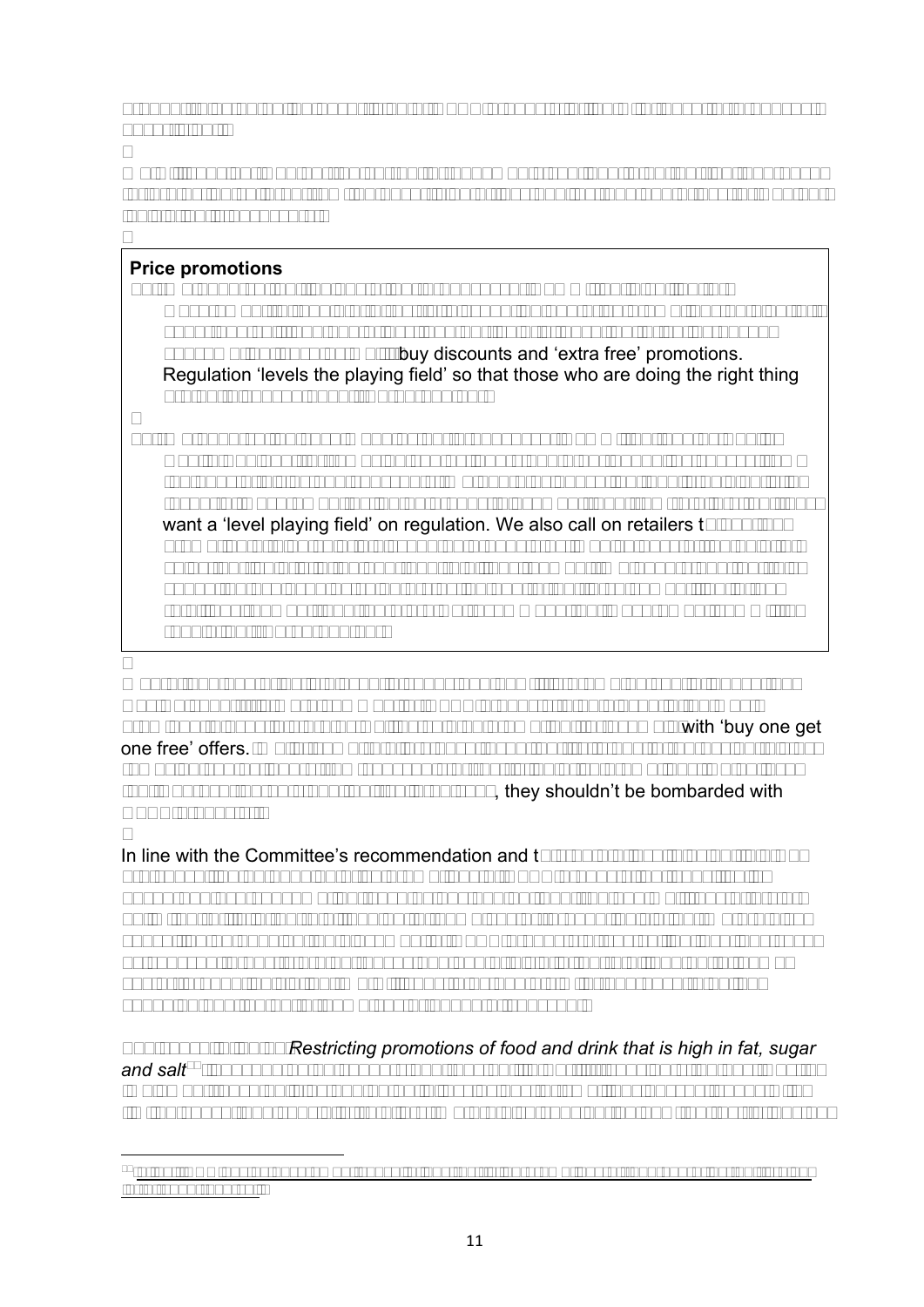price promotions will apply in the out of home sector to target children's over consumption.

# **Early years and schools**

- 15. We recommend that the Government should put in place further measures around early years and the first 1000 days of life to combat childhood obesity. Such programmes should include:
	- Promotion and support for breastfeeding for all infants in all areas (including improved provision for mothers to breastfeed in the community), and further support and advice on appropriate and responsive bottle feeding for those cases where breast feeding is not appropriate.
	- A ban on advertising and promotion of follow on formula milk as this has long represented a 'back door' route to advertising of formula feeding. There needs to be better enforcement of the existing rules around the promotion of infant formula milk.
	- Improved early years education to inform and promote appropriate introduction of solids to infants' diets.
	- The strategy needs to set ambitious targets for initiation and maintenance of breastfeeding.
	- Training and equipping the early years workforce, in both the voluntary and statutory sector, to effectively support parents and families to promote healthy eating and activity in their children. Evidence-based training should be made available and the long-term effectiveness of current national online training should be independently evaluated.
	- A programme to ensure the widespread take-up of best practice, cost-neutral early years schemes such as the NHS Champ project in Manchester, and continued support to those already in operation.
	- Government funding for local authorities to make available effective interventions to support families with pre-school children most at risk of obesity. (Paragraph 63)
- 16. We recommend that the next childhood obesity plan include specific measures to ensure that data on child measurement are able to flow effectively between different parts of the health and social care system to the child's general practitioner, who should take on primary responsibility for co-ordinating appropriate weight management advice and services, and to the child's parent. We recommend that consideration is given to including a further measurement point within the Child Measurement Programme, in addition to better collation of opportunistically gathered measurements. Early identification and targeted support is necessary to reduce health inequalities. (Paragraph 65)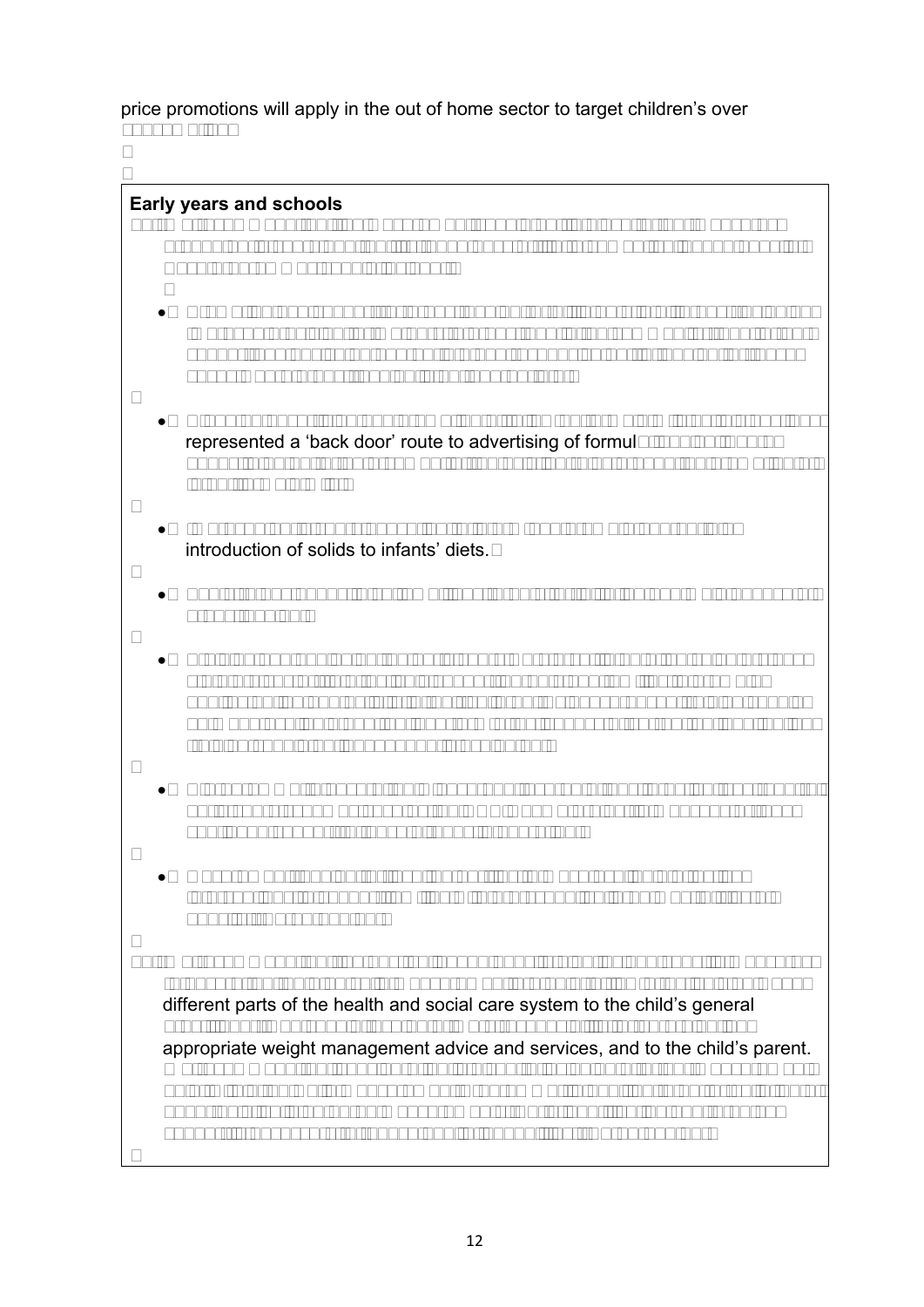- 17. We urge the Government, and specifically the Department for Education, to review its performance in executing the measures contained in the Government's first childhood obesity plan relating to schools. We urge a full and timely implementation of all of the measures contained in their first Childhood Obesity Action Plan, including updating the School Food Plan to account for the updated dietary recommendations for free sugars and fibre. School Food Standards should be mandatory for all schools including all academies, as should the Healthy Rating Scheme. (Paragraph 69)
- 18. We endorse the approach taken by the Amsterdam Jump In programme and in particular the culture change it drives around a healthy food and drink environment as well as the importance of wellbeing and physical activity. We look forward to the Government's publication of its appraisal of the role of sleep quality in tackling obesity and improving wellbeing. The Government should act on its findings and recommendations. (Paragraph 70)
- 19. The greatest attention should be focused on schools with the greatest prevalence of obesity in order to reduce the unacceptable and widening health inequality of childhood obesity. Messages however should be positive and focus on health and wellbeing rather than stigmatise obesity. We also recommend that the Government commission research to find the messages that will be most effective within communities at greatest risk, for example on the need to reduce sugar to protect children's teeth. (Paragraph 71)

The Government remains committed to supporting breastfeeding, as the health benefits are clear for mothers and their babies. We would still like to see more mothers breastfeeding and doing so for longer. We are working with our partners including PHE, NHS England and UNICEF to achieve this goal and have published useful tools and guidance to support Local Maternity Systems and commissioners to provide breastfeeding support $21$ .

Support and information is available to parents and health professionals through a variety of sources including local peer support parents and the Start4Life Information Service for parents<sup>22</sup>. This includes an interactive 'chatbot' which provides live breastfeeding support to new mums at any time of day and is available for free on Facebook Messenger and Amazon Alexa's voice service.

There is already strict legislation in place which regulates and is specific to the composition, labelling and marketing of infant formulae and follow-on formulae. Broadcast and non-broadcast advertising are governed by a system of co-regulation and self-regulation respectively, overseen by the Advertising Standards Authority (ASA). The ASA can apply a range of sanctions on those advertising or promoting products in breach of its rules, and can refer non-compliant advertisers to Ofcom or, in the case of non-broadcast advertising, to Trading Standards.

Advice on the introduction of solids and healthy eating for infants is available to parents through PHE's Start4Life and NHS Choices' information pages. In November

 $\ddot{\phantom{a}}$ <sup>21</sup> [www.nhs.uk/start4life/baby/breastfeeding/breastfeeding-help-and-support/](http://www.nhs.uk/start4life/baby/breastfeeding/breastfeeding-help-and-support/)

<sup>22</sup> [www.nhs.uk/start4life/](http://www.nhs.uk/start4life/)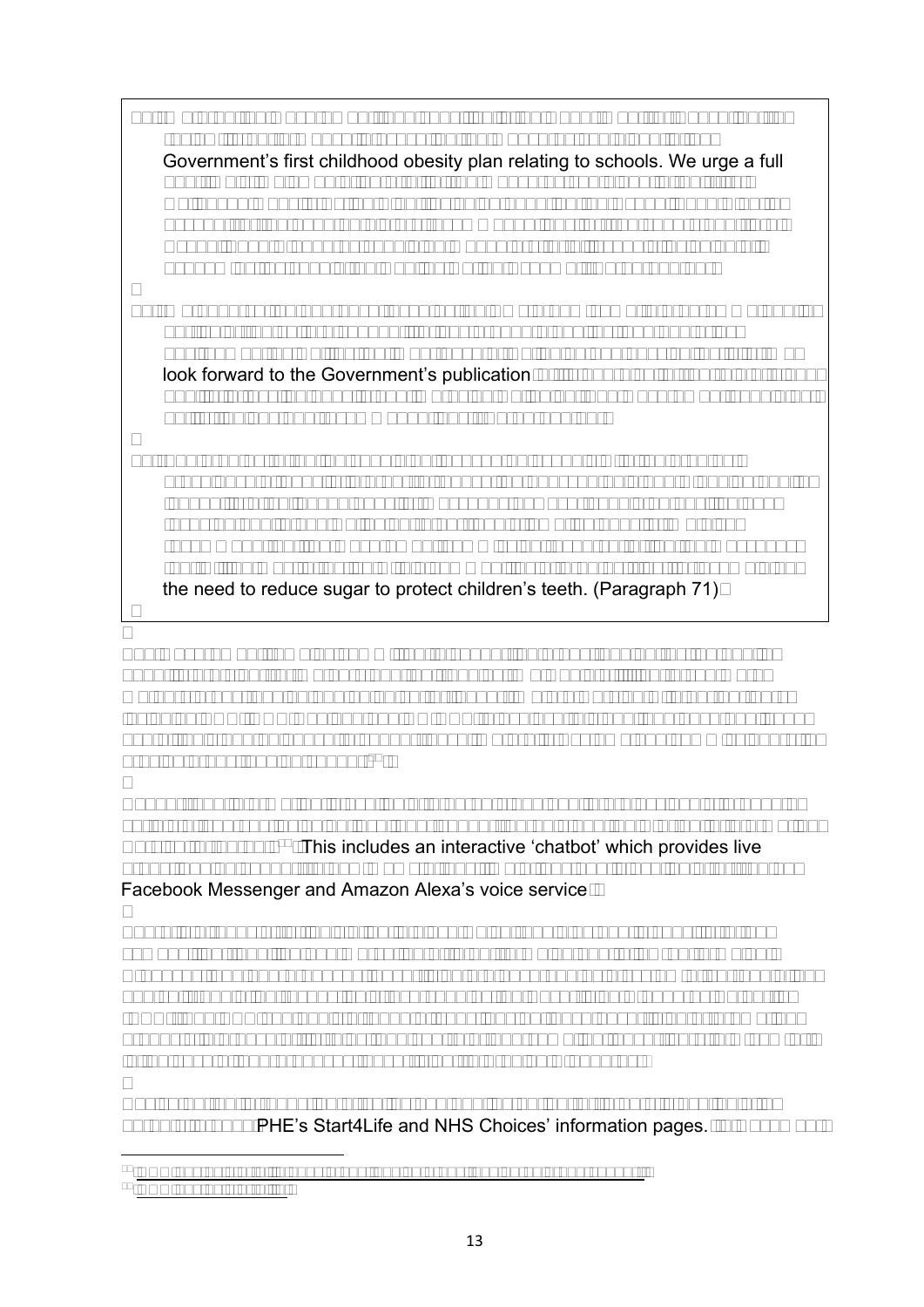2017 we published early years menus and guidance for early years settings in line with the latest dietary recommendations<sup>23</sup>. The menus include information about meeting the dietary needs of infants under 12 months, and demonstrate how the example menus can be adapted for infants aged seven to 12 months, together with details of useful resources. These resources can also be used by parents to provide balanced and healthy meals at home.

In July 2018, the Scientific Advisory Committee on Nutrition published its report on Feeding in the First Year of Life<sup>24</sup>. The report provides us with an opportunity to review current actions and identify further measures.

In our 2016 plan, we outlined our intentions for PHE to review the scope for reformulation of product ranges aimed exclusively at babies and young children. PHE will review the evidence and publish their approach in 2019.

Ofsted plans to undertake research into what it means in the early years to have a curriculum that supports good physical development. This will explore the full range of development, including what children are taught about their bodies, for example the importance of sleep and healthy eating.

Local authorities are already being given over £16 billion to spend on public health over the five years of the 2015 Spending Review and are responsible for commissioning services according to local need. Many are prioritising action to tackle obesity including implementing early years programmes such as HENRY<sup>25</sup>. We will continue to encourage local authorities to take effective action by highlighting examples of good practice and PHE has published a series of local practice examples profiling some of these approaches<sup>26</sup>.

Some local areas have chosen to carry out additional measurement years to identify and offer support to overweight and obese children, such as the NHS CHAMP programme, and we look forward to seeing the evaluation of this  $27$ .

We have commissioned the Obesity Policy Research Unit to look at the levers to tackle obesity across the early years and we will consider the findings when they become available.

Evidence shows us that parents find it difficult to recognise when their children are overweight or obese, but that the majority (87.2%) do appreciate being given feedback on the weight status of their children<sup>28</sup>. We therefore will continue the National Child Measurement Programme (NCMP), which measures the height and weight of Reception and Year 6 children at all mainstream state-maintained schools (including academies) in England. The NCMP provides Government with a national

 $\overline{a}$ <sup>23</sup> [www.gov.uk/government/publications/example-menus-for-early-years-settings-in-england](http://www.gov.uk/government/publications/example-menus-for-early-years-settings-in-england)

<sup>&</sup>lt;sup>24</sup> [www.gov.uk/government/publications/feeding-in-the-first-year-of-life-sacn-report](http://www.gov.uk/government/publications/feeding-in-the-first-year-of-life-sacn-report)

<sup>25</sup> [www.henry.org.uk/](http://www.henry.org.uk/)

<sup>&</sup>lt;sup>26</sup>[https://assets.publishing.service.gov.uk/government/uploads/system/uploads/attachment\\_data/file/75](https://assets.publishing.service.gov.uk/government/uploads/system/uploads/attachment_data/file/750680/promoting_healthy_weight_in_children_young_people_and_families_resource_practical_examples.pdf) [0680/promoting\\_healthy\\_weight\\_in\\_children\\_young\\_people\\_and\\_families\\_resource\\_practical\\_exampl](https://assets.publishing.service.gov.uk/government/uploads/system/uploads/attachment_data/file/750680/promoting_healthy_weight_in_children_young_people_and_families_resource_practical_examples.pdf) [es.pdf](https://assets.publishing.service.gov.uk/government/uploads/system/uploads/attachment_data/file/750680/promoting_healthy_weight_in_children_young_people_and_families_resource_practical_examples.pdf)

<sup>27</sup> [www.champ.mft.nhs.uk/](http://www.champ.mft.nhs.uk/)

 $28$  Falconer C L et al (2014) The benefits and harms of providing parents with weight feedback as part of the national child measurement programme: a prospective cohort study. (BMC Public Health 14:549. Available at: [www.ncbi.nlm.nih.gov/pmc/articles/PMC4057922/](http://www.ncbi.nlm.nih.gov/pmc/articles/PMC4057922/)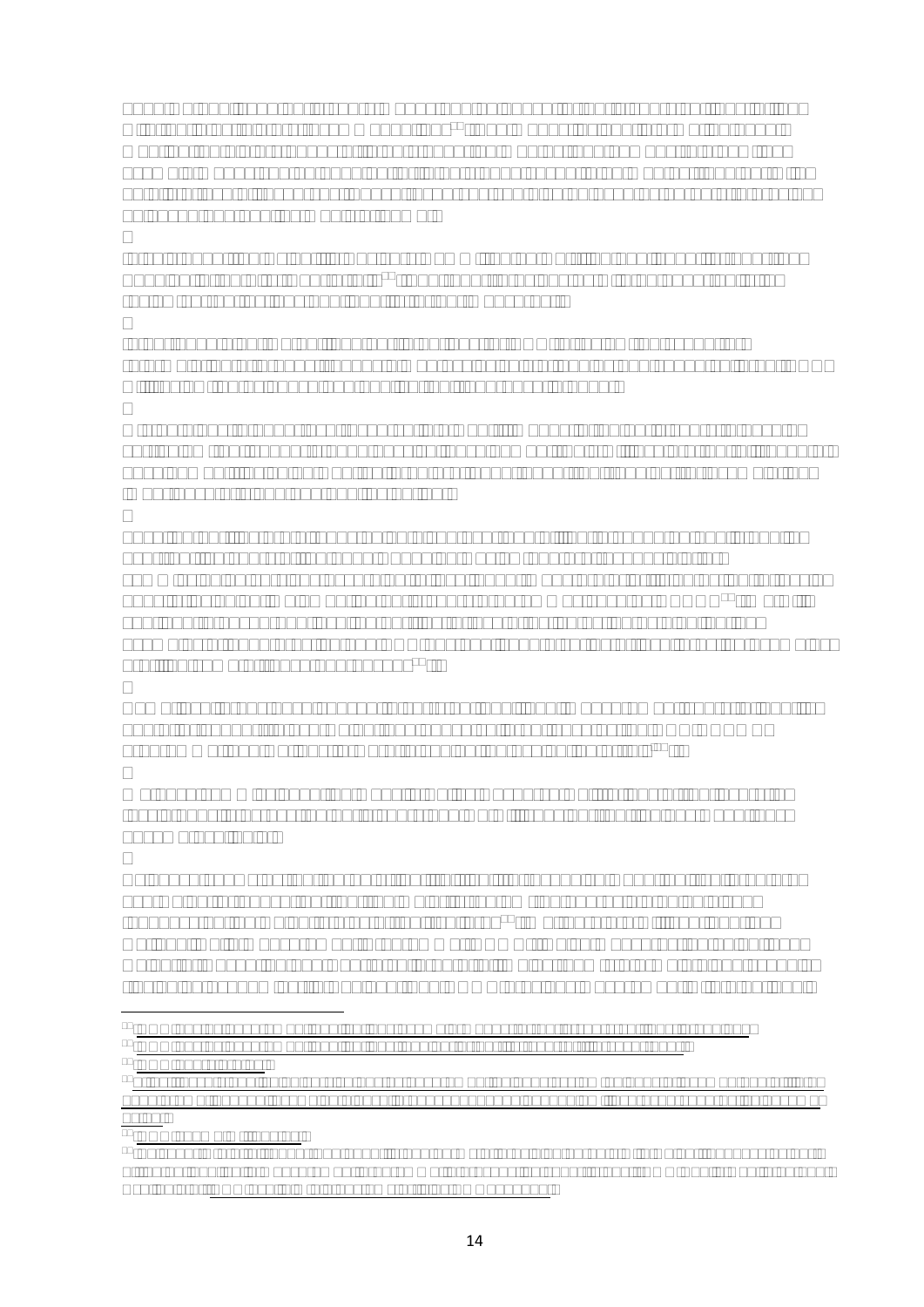picture of childhood obesity over the long term which is an invaluable resource to measure progress by to inform national and local policy and commissioning decisions.

The NCMP also gives local authorities the opportunity to connect parents with health professionals and local weight management services to help parents support their children to achieve and maintain a healthy weight, and local authorities can share NCMP results with local health professionals. We will develop tools and training for health and care professionals to support children to achieve and maintain a healthy weight, the first of these resources were published in June 2018<sup>29</sup>. These are available to health and care professionals, to help them deliver consistent messages to promote healthy eating and physical activity to young children and families. Healthier weight promotion during maternity is also a focus of these resources and maternal obesity is a designated priority for the Maternity Transformation Plan.

We believe the inclusion of additional data points in the NCMP would provide minimal insight but would substantially increase the delivery costs of the programme for local authorities. We therefore have no plans to mandate additional measurements. However, some local authorities have chosen to carry out additional measurement years, but in these cases they are using the measurement to identify and offer support to overweight and obese children and are also embarking on extensive range of population level interventions, including schools programmes and local campaigns.

We encourage ambitious local action and through the trailblazer programme we will encourage sharing of best practice among local authorities and further develop the evidence base for "what works" at local level.

Schools have a fundamental role to play in helping equip children with the knowledge they need to make healthy choices for themselves and creating a healthy environment for children to learn and play. Chapter 2 of our plan shows we remain committed to delivering the actions in the 2016 plan and going further, making clear our dedication to supporting all children with quality nutrition and at least 30 minutes of physical activity per day while at school. We have already seen the revenue raised by the soft drinks industry levy flowing into schools, funding breakfast clubs for the most disadvantaged children and being invested in PE and school sport. We have also invested significant funding in measures to increase cycling and walking to school.

We know that children in lower income households are more than twice as likely to be obese as those in higher income households and that the gap is widening. That is why we provide extra support to lower income families and schools from deprived communities. We are investing £26million over three years to expand current breakfast club provision with a focus on Opportunity Areas and consulting on our plans to use Healthy Start vouchers to provide additional support to children from lower income families.

 $\overline{a}$ <sup>29</sup> [www.gov.uk/government/publications/healthier-weight-promotion-consistent-messaging](http://www.gov.uk/government/publications/healthier-weight-promotion-consistent-messaging)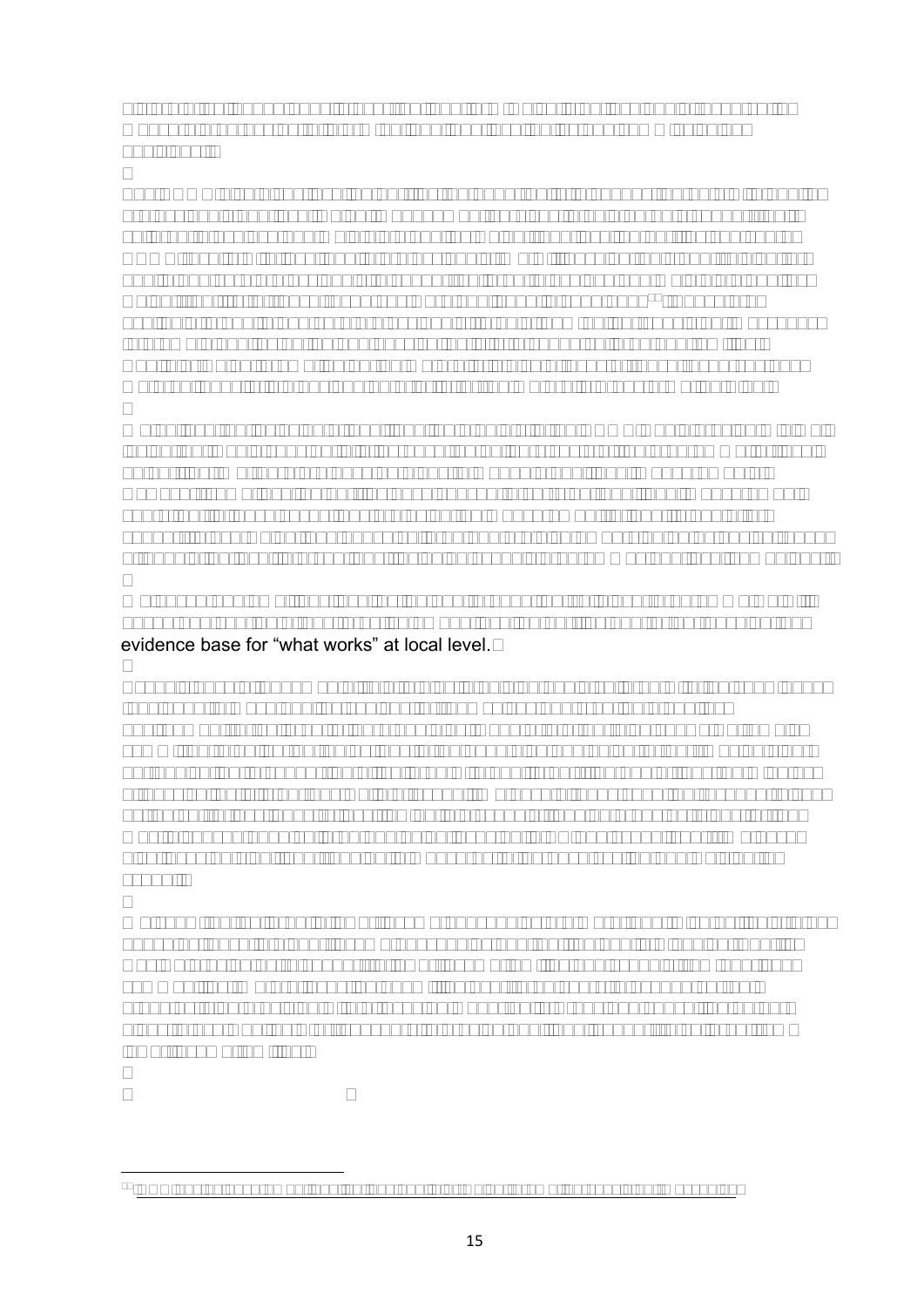#### **Takeaways**

- 20. We repeat the calls of our predecessor Health Committee, and argue that the next round of the Government's childhood obesity plan must, as a matter of urgency, include provisions for changes to planning legislation to make it easier for local authorities to limit the proliferation of unhealthy food outlets in their areas. The Government must also provide further clarity for local authorities on the extent to which existing powers can be used and enforced as we heard that planning inspectors do not take a consistent approach to appeals. (Paragraph 78)
- 21. Local authorities need further powers to limit the prevalence of high fat, sugar and salt food and drink billboard adverting near schools. Currently, the only powers available to local authorities extend to the positioning of the billboards themselves, not the content of the advertising. Local authorities also need further powers to tackle the proliferation of existing takeaways. (Paragraph 79)
- 22. We strongly support recommendations, including those which we heard from Public Health England in our most recent evidence session, that health should be made a licensing objective for local authorities. (Paragraph 80)

Where we live has an important role to play in tackling childhood obesity, whether it is the way that our towns and cities are designed to ensure greater active travel or safe physical activity, or, as highlighted by the Committee, how many fast food outlets can operate near the school gate.

Challenges vary across local areas but many local authorities face common issues,  $\mu$ including a proliferation of fast food outlets on highstreets and near schools<sup>30</sup> and less healthy food and drink marketing dominating many public spaces<sup>31</sup>. These factors create an environment that makes it harder for children and their families to make healthy choices, particularly in some of our most deprived areas.

Local authorities have a range of powers and opportunities to create healthier environments. They have the power to develop planning policies to limit the opening of additional fast food outlets close to schools and in areas of over-concentration.

We recognise that national resources and interventions will also help local authorities to use their powers. In 2017 the National Planning Practice Guidance was updated to outline the role that planning can have in reducing obesity by limiting over- $\alpha$  concentration of fast food takeaways, particularly around schools<sup>32</sup>. Local authorities want to use these powers $33$  and have a range of tools to support them but local leaders have told us it is difficult to put these powers into practice. For example, the

 $\overline{a}$ <sup>30</sup> PHE Obesity and the environment: regulating the growth of fast food outlets 2013; PHE Healthy High Streets: good place making in an urban setting 2018

<sup>31</sup> [www.local.gov.uk/about/news/lga-call-crackdown-trojan-telephone-boxes-amid-900-cent-rise-some](http://www.local.gov.uk/about/news/lga-call-crackdown-trojan-telephone-boxes-amid-900-cent-rise-some-areas)[areas](http://www.local.gov.uk/about/news/lga-call-crackdown-trojan-telephone-boxes-amid-900-cent-rise-some-areas)

 $\frac{32}{32}$  National Planning Practice Guidance, Health and Wellbeing, 2017

<sup>&</sup>lt;sup>33</sup> LGA Tipping the scales: Case studies on the use of planning powers to limit hot food takeaways 2016; NHS England, Healthy by design: The Healthy New Towns Network Prospectus, 2018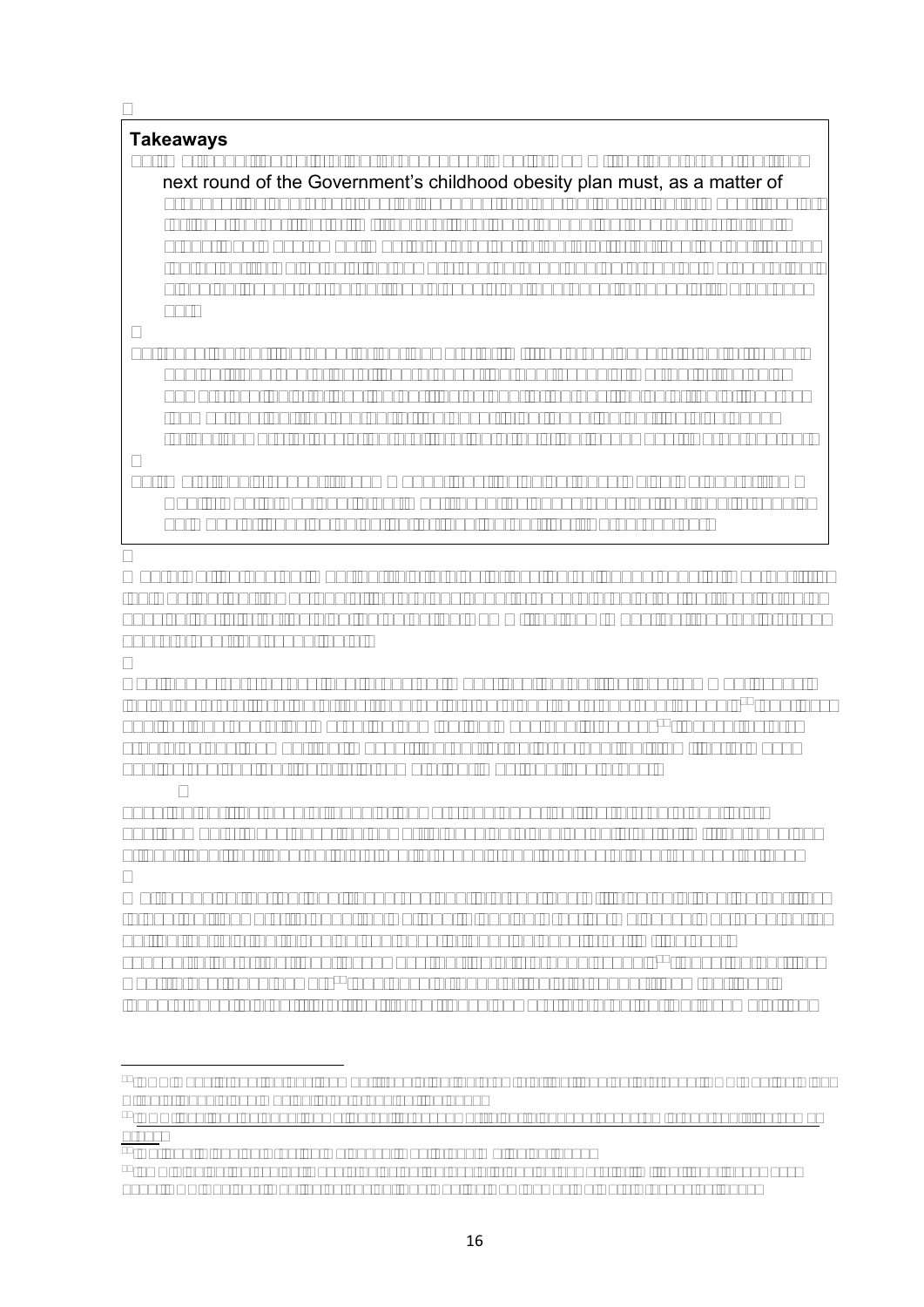evidence they need to support their planning decisions and make them resilient to appeals can be difficult and expensive to obtain.

As clarified in the written evidence provided to the Inquiry by the Ministry of Housing, Communities and Local Government (MHCLG), the revised National Planning Policy Framework directly supports the creation of healthy food environments as a priority. Building on these important revisions, we will develop further resources that support local authorities who want to use their powers. We will provide guidance and training to planning inspectors to ensure there is a shared understanding of the types of evidence that are required to support local policies to limit fast food outlets. MHCLG will work with Department of Health and Social Care to ensure these resources interact positively with existing planning policy and guidance to allow planners to utilise the most effective evidence with maximum impact.

Through the trailblazer programme, we will work closely with local authorities to utilise their existing powers to best effect, including the use of planning powers to limit new fast food outlets. We will share best practice to ensure there is clarity in how to use these powers and greater confidence among local authorities with the aim of increasing the number of local authorities putting their planning powers into practice to create healthier food environments.

We recognise that when it comes to advertising on high streets local authorities' powers are limited to consideration of public safety and amenity only, however, there are some measures in place to limit children's exposure; the Advertising Standards Agency's CAP code restricts advertising of HFSS in areas where children make up 25% of the audience reflecting areas where there is heavy child footfall. The trailblazer programme will provide the opportunity for local authorities, Government and key stakeholders to work together to explore existing barriers to tackling childhood obesity and limits of existing powers. We are committed to working with local authorities to find solutions to obstacles and explore what additional local powers could enable ambitious action.

#### **Fiscal measures**

- 23. We echo our predecessor Committee in welcoming the introduction of the soft drinks industry levy and urging the Government to extend it to milk-based drinks. (Paragraph 84)
- 24. The next Government's next childhood obesity plan must set out further fiscal measures which are under consideration to cover food groups such as puddings and chocolate confectionary, which the PHE sugar reduction and wider reformulation programme review has shown are not making progress in sugar and calorie reduction. We recommend that these measures should be implemented if there is not substantially faster progress on reformulation for these groups in the coming year. (Paragraph 85)
- 25. The Government's new childhood obesity plan must maintain the pressure on industry to reformulate through the promise of concrete further action if there is not faster progress on reformulation. (Paragraph 87)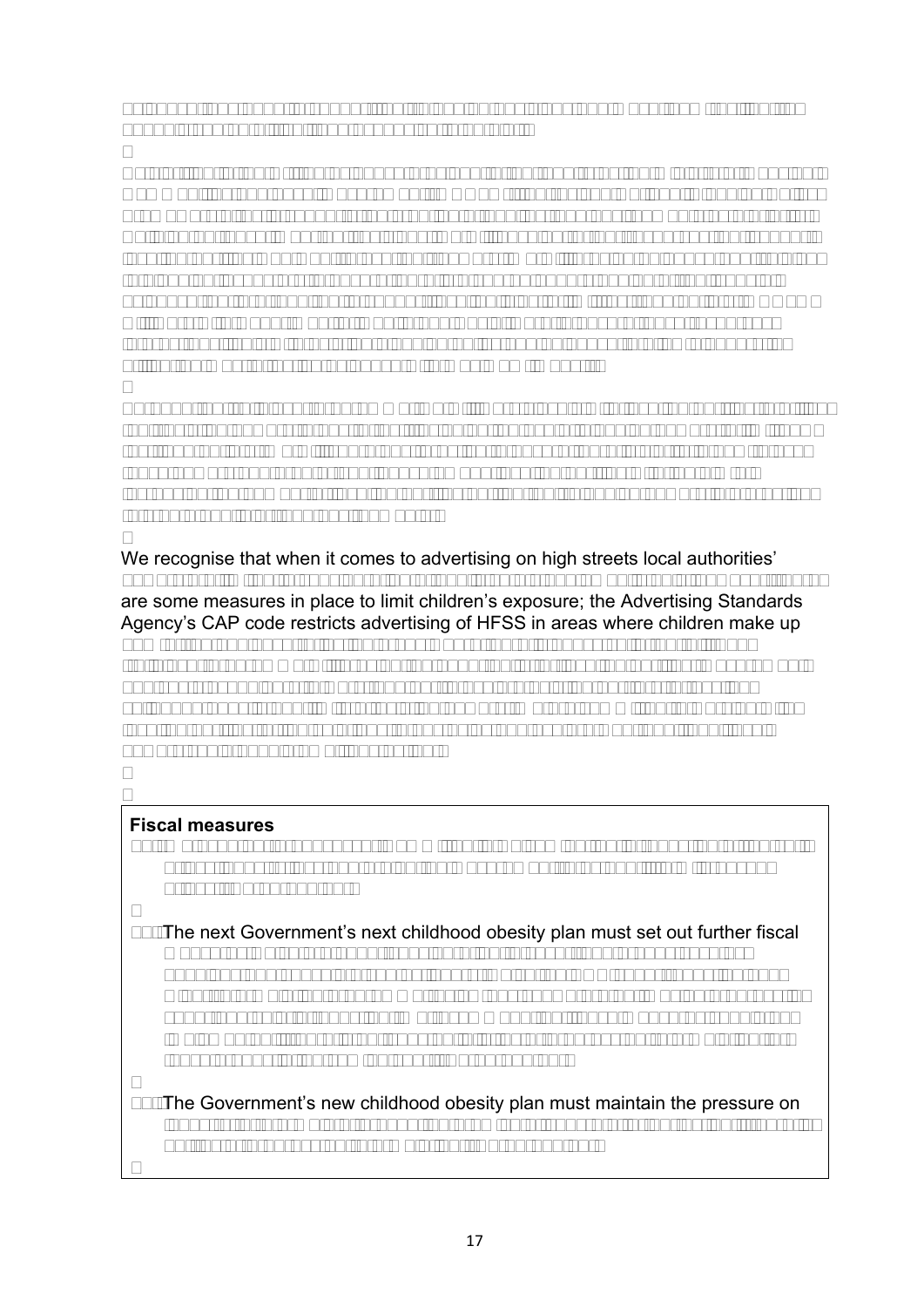- 26. We are extremely disappointed that the revenue being generated from the Soft Drinks Industry Levy has been diverted into core schools budgets. We reiterate our predecessor Committee's argument that the proceeds of the soft drinks industry levy should be directed towards measures to improve children's health, and specifically addressing health inequalities. (Paragraph 92)
- 27. We recommend that the Government undertake a consultation on the adjustment of VAT rates on food and drink after Brexit as a possible measure to tackle childhood obesity. (Paragraph 95)

We recognise the success of the soft drinks industry levy in reducing sugar in soft drinks and are grateful to the Health and Social Care Select Committee, and its predecessor, for supporting this measure. Since the levy was announced in March 2016 several major companies accelerated their reformulation work to cut sugar ahead of its introduction in April 2018. These included Tesco, Lucozade-Ribena-Suntory, AG Barr and Nicholls. As a result, over half of all drinks that would otherwise have been in-scope had reduced their sugar content before the introduction of the levy. The progress report on the sugar reduction programme, published by PHE in May 2018, showed that in drinks covered by the levy an 11% reduction in sugar per 100g, and a 6% reduction in calories in products likely to be consumed in a single occasion, was seen for retailer own brand and manufacturer products. There was also a shift in volume sales towards those products that are not subject to the levy (ie those containing less than 5g sugar per  $100g)^{34}$ .

The levy is supported by a broad sugar reduction programme challenging the wider food and drink industry to reduce the sugar in products. As part of this programme, PHE has published voluntary sugar reduction guidelines for unsweetened juices and sweetened milk-based drinks $35$ . These drinks fall outside the scope of levy as juices do not contain added sugar and milk based drinks are a source of calcium and other nutrients. However, these drinks can also contribute sugar and calories to our children's diets particularly given some of the larger portion sizes available and likely to be consumed in a single occasion.

The sugar reduction ambition for juice based drinks is a 5% sugar reduction by mid-2021 to be reported on by PHE in 2022. For milk based drinks, industry is expected to reduce the sugar by 20% and cap single servings to 300 calories by mid-2021, with an initial ambition of reducing sugar by 10% by mid-2019 to be reported on by PHE in 2020.

HM Treasury will take into account the sugar reduction progress achieved in sweetened milk based drinks as part of its 2020 review of their continued exemption from the levy. Sweetened milk based drinks may be included in the levy if insufficient progress on reduction has been made.

All sectors of the food and drink industry – retailers, manufacturers and the eating out of home sector - are also challenged to reduce sugar in the foods that contribute most to the intakes of children up to 18 years of age by 20% by 2020. PHE will be

 $\ddot{\phantom{a}}$ <sup>34</sup> [www.gov.uk/government/publications/sugar-reduction-report-on-first-year-progress](http://www.gov.uk/government/publications/sugar-reduction-report-on-first-year-progress)

<sup>35</sup> [www.gov.uk/government/publications/sugar-reduction-juice-and-milk-based-drinks](http://www.gov.uk/government/publications/sugar-reduction-juice-and-milk-based-drinks)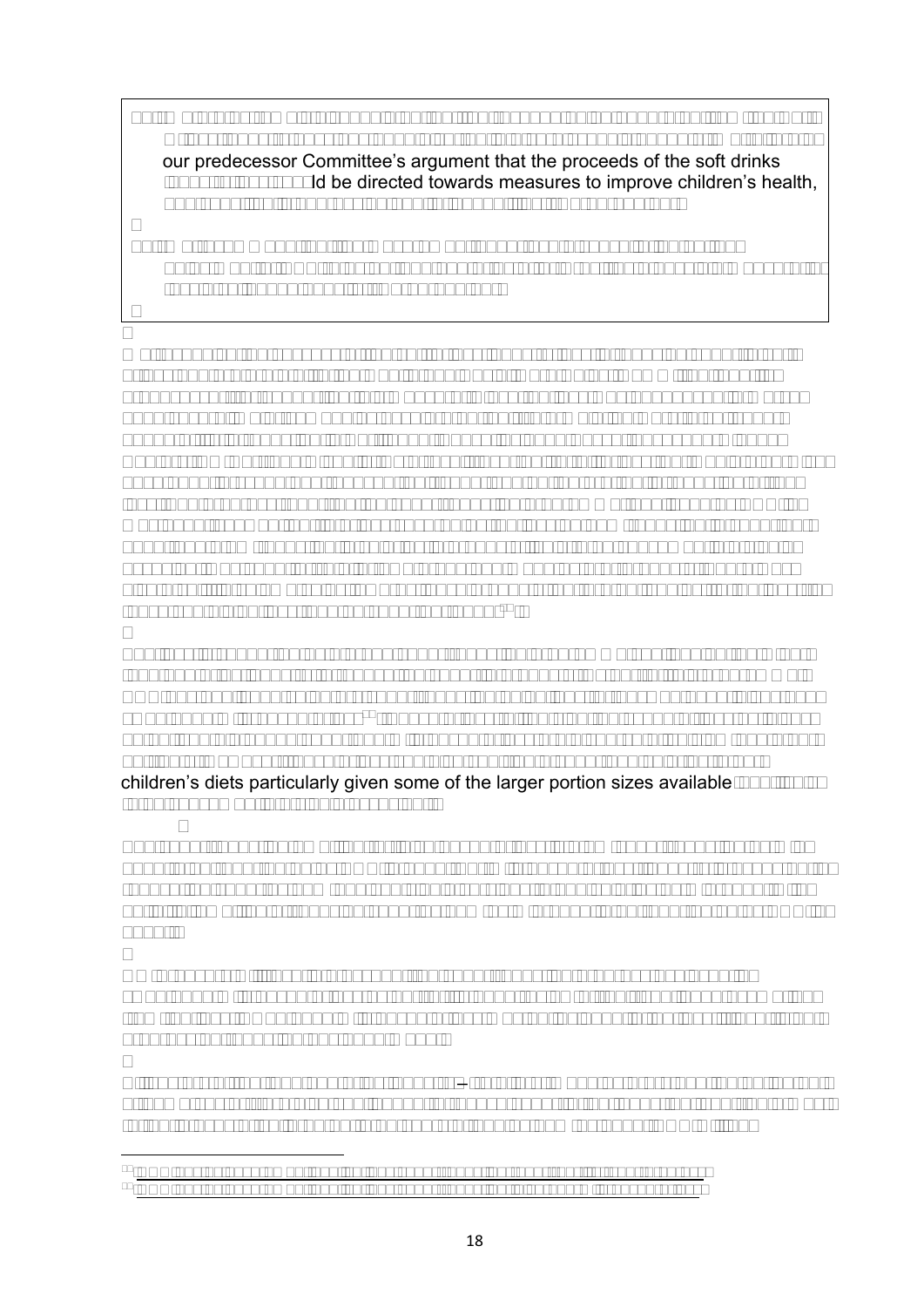publishing yearly detailed progress reports that will assess progress against the target levels of sugar reduction compared to a 2015 baseline.

PHE's progress report on the sugar reduction programme showed the programme had seen some initial progress in some product categories for retailer own brand and manufacturer branded products. The yoghurts and fromage frais, breakfast cereals and sweet spreads and sauces categories have met or exceeded the ambition for a 5% reduction in the first year (by August 2017), and ice cream lollies and sorbets, and yoghurts and fromage frais have achieved a 5% or more reduction in the calories in products likely to be consumed in a single occasion. However, overall retailer own brand and manufacturer branded products achieved a 2% reduction in total sugar per 100g, and a 2% reduction in calories for products likely to be consumed in a single occasion. It should also be noted that when comparing retailer own brand and manufacturer products with those available in the out of home sector, whilst sugar levels are largely the same, calories in products likely to be consumed in a single occasion served out of the home are significantly higher – generally double – those available from retailers and manufacturers.

However, this report represents an early assessment point in the programme and the data used does not reflect all reduction and reformulation action completed by industry to date. We also know that companies have further reformulation plans in the pipeline.

The next progress report, due in spring 2019, will provide a more comprehensive assessment of progress towards a 20% sugar reduction, and Government will be able to assess if this challenge has been met in 2021. We will not shy away from further action, including mandatory and fiscal levers, if industry is failing to take sufficient action through the voluntary sugar reduction programmes.

Though no decision has been made about how revenue from the soft drinks industry levy may be invested in the future, the Government has already confirmed that the Department for Education (DfE) will spend England's share of the revenue during this parliament in giving school-aged children a better and healthier future, including through doubling the primary school PE and sport premium, the healthy pupils' capital fund, and investing in school breakfast clubs. This position remains unchanged. Revenue from the levy has not been diverted into core schools budgets as suggested in the Committee's report, and we welcome the opportunity to clarify this. The forecast for the overall revenue raised by the levy has been reduced since the original estimates at the 2016 Budget, to reflect the reformulation activity by the soft drinks industry in response to the levy. On the basis of the revised estimates, DfE will receive £575m during the current spending review period to spend on programmes to improve child health and wellbeing.

As part of this, DfE made £100m from the levy available for a new Healthy Pupils Capital Fund in 2018-19. This fund enables schools to improve and increase the availability of facilities for physical activity, healthy eating, mental health and wellbeing and medical conditions. It is right that we are giving schools and local authorities the ability to choose how best to invest this additional funding in children's health, as they will have the best understanding of need in their local schools. The fund represents an additional one-off investment, and is not considered part of core school funding.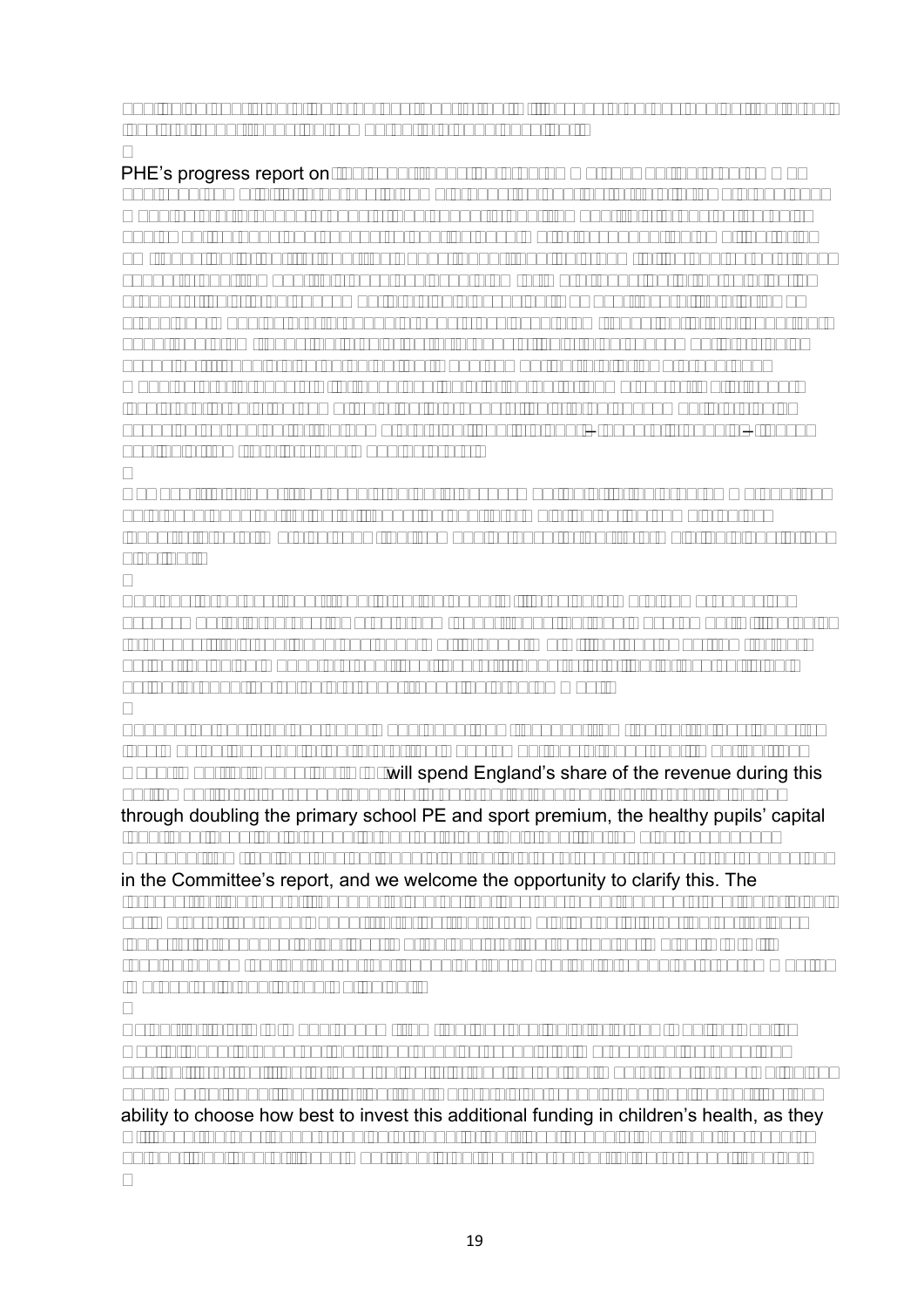The Government is aware that exit from the EU may raise the possibility of amending elements of the VAT system. However, until exit negotiations are concluded, the UK remains a full member of the EU and all the rights and obligations of EU membership remain in force. During this period the Government will continue to negotiate, implement and apply EU legislation. The outcome of these negotiations will determine what arrangements apply in relation to EU legislation in future once the UK has left the EU.

# **Labelling**

- 28. Efforts to increase awareness of healthy dietary behaviour must be supported in the next round of the Government's childhood obesity plan by measures to ensure consistent and clear labelling information for consumers. We also support a ban on health claims on high fat, salt and sugar food and drinks, in line with oral evidence from Public Health England. Current progress on labelling in the UK is reliant on voluntary commitments and is therefore not universally applied. (Paragraph 98)
- 29. Calorie labelling at point of food choice for the out-of-home food sector would provide basic information to enable healthier choices. However, in light of evidence that current labelling tends to be less effective at changing choices in communities where obesity prevalence is greatest, we urge the Government to ensure that the effects are carefully monitored, in order to ensure that labelling is designed to make the healthy choice clear and straightforward. (Paragraph 99)

We recognise that public understanding of calories can often be limited and information on calories can be hard to understand. Most of the major manufacturers and retailers have now adopted our voluntary traffic light front-of-pack nutritional labelling scheme on pre-packaged foods. Almost nine in ten people agree that traffic light labelling helps them make informed decisions about the food they are buying $36$ .

The UK's ability to introduce changes to our labelling system currently depends on EU legislation; we therefore remain committed to exploring what additional opportunities leaving the EU presents for food labelling in England that displays world-leading, simple nutritional information as well as information on origin and welfare standards. We will continue to work with the devolved administrations to explore the potential for common approaches in this area.

Evidence shows that a significant proportion of the food people eat is consumed outside of the home; recent surveys tell us that 96% of people eat out, and 43% do so at least once or twice a week<sup>37</sup>. People are also eating out more often; in 2014, 75% of people said they had eaten out or bought takeaway food in the past week,

 $\overline{a}$ <sup>36</sup> Diabetes UK (2018).Polling conducted during November and December 2017. Results weighted to be representative of British public.

<sup>&</sup>lt;sup>37</sup> 2016 FSA Food and You survey [www.food.gov.uk/sites/default/files/media/document/food-and-you](http://www.food.gov.uk/sites/default/files/media/document/food-and-you-w4-combined-report_0.pdf)[w4-combined-report\\_0.pdf](http://www.food.gov.uk/sites/default/files/media/document/food-and-you-w4-combined-report_0.pdf)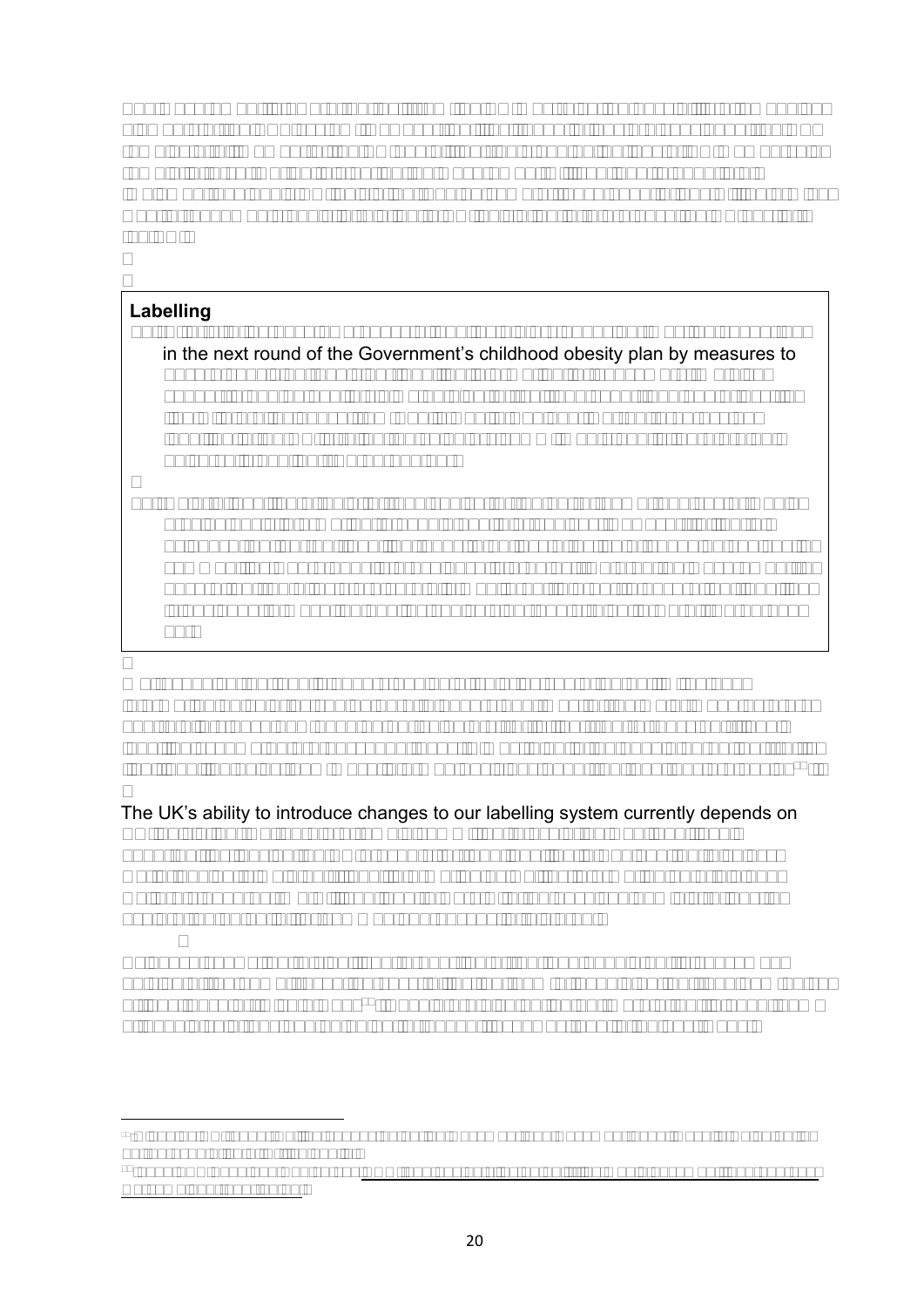compared to 68% in 2010<sup>38</sup>. In March 2017, Cancer Research UK reported that the UK population consumes more than a 100 million takeaways and ready-made meals in a week<sup>39</sup>.

The consumption of fast food and takeaways is particularly prevalent among families; evidence from 2016 indicates that 68% of households with children under 16 had eaten takeaways in the last month, compared with only 49% of adult-only households<sup>40</sup>. Evidence suggests that eating out is one contributor to the excess energy intake that leads to overweight and obesity; evidence concludes that people dining out consume 200 more calories per day than when eating at home<sup>41</sup>. It is clear that looking at how to reduce the amount people consume when eating food made outside the home needs to be a significant part of efforts to tackle childhood obesity.

Many businesses, such as Caffé Nero and Pizza Express, already provide nutritional information on their websites to help consumers make informed choices about the food they buy. However, only a few, for example JD Wetherspoon, provide this information at the point of choice (e.g. on menus or menu boards), so that only one quarter of the food we purchase outside the home has calorie labelling at the point of choice<sup>42</sup>. Where this information is present, it is often provided in inconsistent ways.

There is strong public demand for this to change. 79% of people agree that menus should include the number of calories in food and drinks<sup>43</sup>. A recent survey from Diabetes UK showed that around 60% of the public said that calorie labelling on food menus would make it more likely that they would buy food from a restaurant, café or takeaway<sup>44</sup>.

To provide the public with the nutritional information they need to make healthier choices wherever they choose to eat, in chapter 2 of our plan we committed to consult on introducing legislation for consistent calorie labelling for the out of home sector. Evidence suggests that contextual information for example displaying the calorie content as a percentage of daily calorie requirements, using a traffic light format, or including information on sugar, fat and salt content, may further help consumers make healthier choices<sup>45</sup>. Therefore, we have consulted on the best way of implementing calorie labelling, including opportunities to display additional contextual information to help consumers understand calories and make healthier

[www.cancerresearchuk.org/sites/default/files/a\\_weighty\\_issue.pdf](http://www.cancerresearchuk.org/sites/default/files/a_weighty_issue.pdf)

 $\ddot{\phantom{a}}$ 

<sup>38 2010</sup> FSA Food and You Surve[y www.food.gov.uk/sites/default/files/food-and-you-2010-main](http://www.food.gov.uk/sites/default/files/food-and-you-2010-main-report.pdf)[report.pdf,](http://www.food.gov.uk/sites/default/files/food-and-you-2010-main-report.pdf) and 2014 FSA Food and You Survey

[www.food.gov.uk/sites/default/files/media/document/food-and-you-2014-uk-bulletin-3\\_0.pdf](http://www.food.gov.uk/sites/default/files/media/document/food-and-you-2014-uk-bulletin-3_0.pdf) <sup>39</sup> Cancer Research UK 'A Weighty Issue' 2017

<sup>40</sup> 2016 FSA Food and You survey [www.food.gov.uk/sites/default/files/media/document/food-and-you](http://www.food.gov.uk/sites/default/files/media/document/food-and-you-w4-combined-report_0.pdf)[w4-combined-report\\_0.pdf](http://www.food.gov.uk/sites/default/files/media/document/food-and-you-w4-combined-report_0.pdf)

 $41$  Nguyen and Powell (2014). The impact of restaurant consumption among US adults: effects on energy and nutrient intakes. [www.ncbi.nlm.nih.gov/pubmed/25076113](http://www.ncbi.nlm.nih.gov/pubmed/25076113)

<sup>42</sup> Department of Health and Social Care internal analysis (2018)

<sup>43</sup> Public Health England (2018). Calorie reduction: The scope and ambition for action. Available at: [www.gov.uk/government/publications/calorie-reduction-the-scope-and-ambition-for-action](http://www.gov.uk/government/publications/calorie-reduction-the-scope-and-ambition-for-action)

<sup>44</sup> Diabetes UK (2018). Polling conducted during November and December 2017. Results weighted to be representative of British public.

<sup>45</sup> Crockett RA, King SE, Marteau TM, Prevost AT, Bignardi G, Roberts NW, et al. Nutritional labelling for healthier food or non-alcoholic drink purchasing and consumption. Cochrane Database of Systematic Reviews. 2018(2).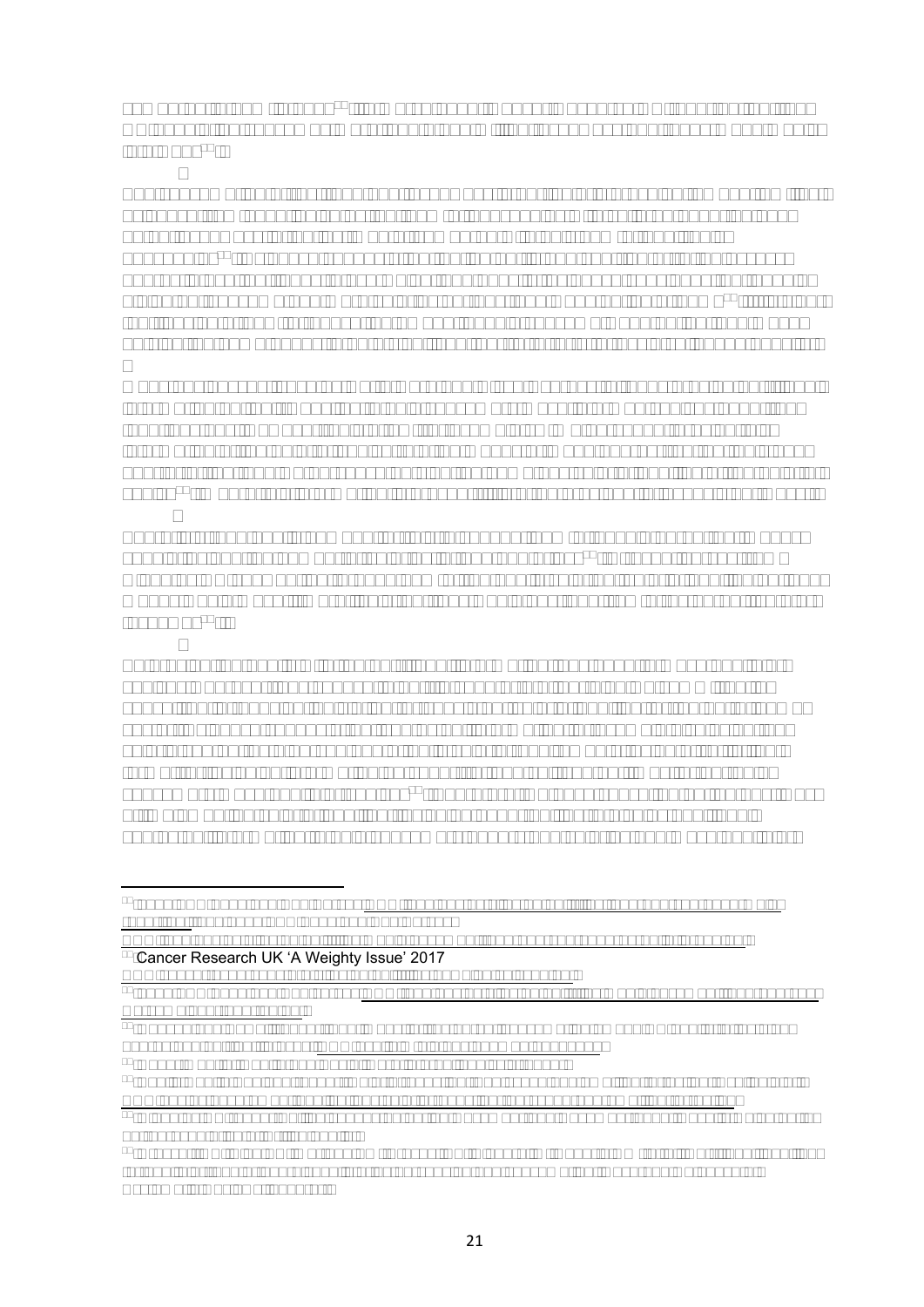choices when eating food prepared outside the home. The consultation closed on 7 December 2018<sup>46</sup>. We are considering the feedback and will respond later this year.

We recognise that the compliance burden associated with this policy may be disproportionately high for micro-businesses. Therefore, the consultation asked whether micro-businesses should be excluded or given a longer implementation period. We also intend to provide guidance and methodology to help businesses calculate calorie information.

#### **Support for children living with obesity**

30. We heard that signposting to appropriate advice, and where necessary, timely referrals for treatment was inconsistent for children living with childhood obesity. The Government must ensure there are robust systems in place not only to identify children who are overweight or obese, but to ensure that these children are offered effective help through a multidisciplinary, family-centric approach. This should include children identified by the National Child Measurement Programme. Addressing health inequalities must include providing help for those children who are already obese. (Paragraph 103)

We know the confidence of health professionals in supporting children with their obesity is key. We will provide health and care professionals with the latest training and tools to better support children, young people and families to reduce obesity, including a digital family weight management service. The first of these resources, consistent healthy weight messages<sup>47</sup>, were published in June 2018.

We will be providing new resources for health and care professionals, including school nurses, to ensure children who are identified as overweight or obese through the NCMP and their families, are provided with the support they need. Make Every Contact Count activity supports health professionals to conduct brief interventions on childhood obesity, using the 'All Our Health'<sup>48</sup> online collection of resources.

Evidence-based guidance on delivering and commissioning of weight management services for children and their families has been published by PHE<sup>49</sup>.

 $\overline{a}$ 

<sup>46</sup> [www.gov.uk/government/consultations/calorie-labelling-for-food-and-drink-served-outside-of-the](http://www.gov.uk/government/consultations/calorie-labelling-for-food-and-drink-served-outside-of-the-home)[home](http://www.gov.uk/government/consultations/calorie-labelling-for-food-and-drink-served-outside-of-the-home)

<sup>47</sup> [www.gov.uk/government/publications/healthier-weight-promotion-consistent-messaging](http://www.gov.uk/government/publications/healthier-weight-promotion-consistent-messaging)

<sup>48</sup> [www.gov.uk/government/publications/all-our-health-about-the-framework/all-our-health-about-the](http://www.gov.uk/government/publications/all-our-health-about-the-framework/all-our-health-about-the-framework)[framework](http://www.gov.uk/government/publications/all-our-health-about-the-framework/all-our-health-about-the-framework)

<sup>&</sup>lt;sup>49</sup>[www.gov.uk/government/uploads/system/uploads/attachment\\_data/file/649196/tier2\\_child\\_weight\\_m](http://www.gov.uk/government/uploads/system/uploads/attachment_data/file/649196/tier2_child_weight_management_services_guide.pdf) [anagement\\_services\\_guide.pdf\].](http://www.gov.uk/government/uploads/system/uploads/attachment_data/file/649196/tier2_child_weight_management_services_guide.pdf)